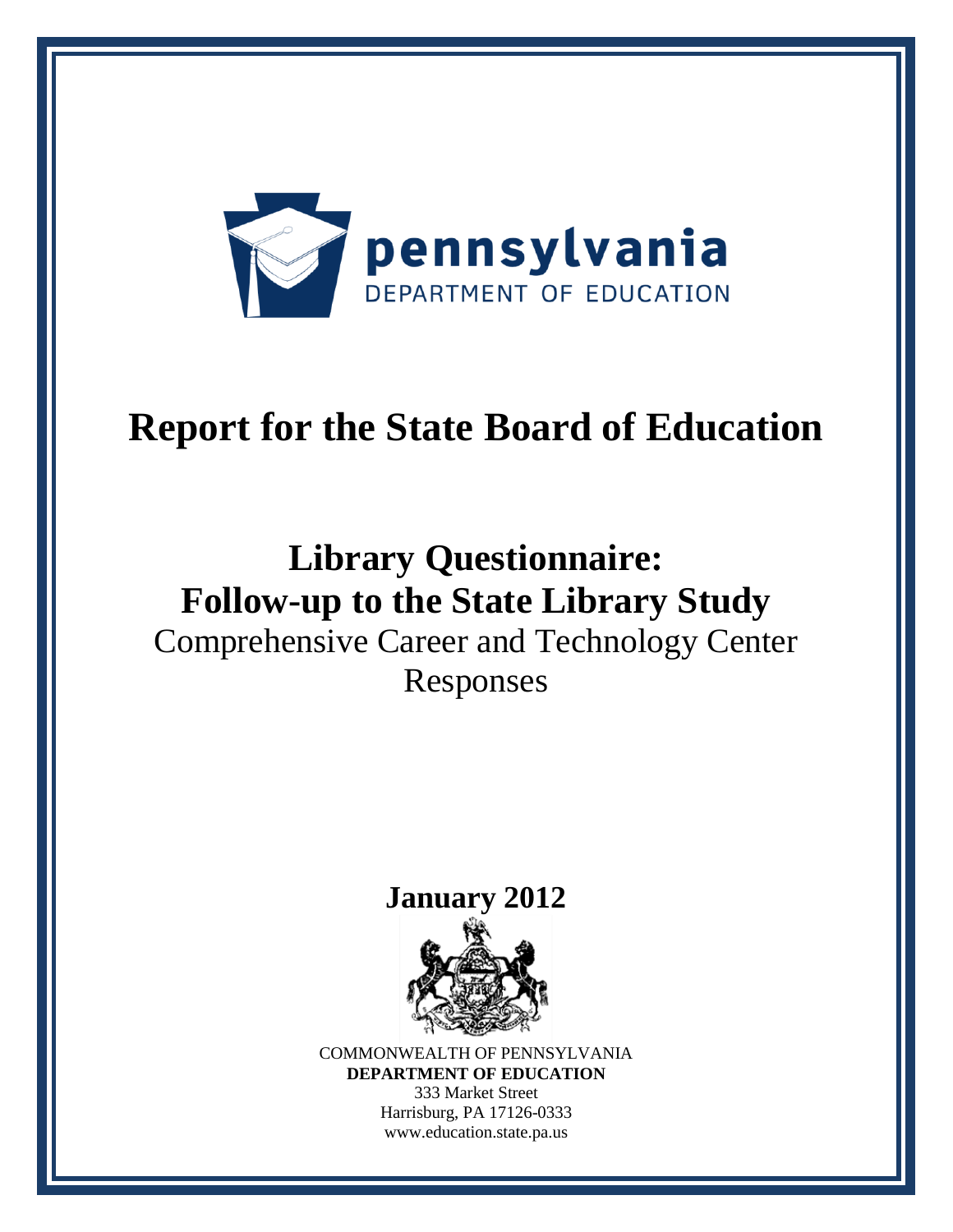

#### **Commonwealth of Pennsylvania**

Tom Corbett, Governor

#### **Department of Education** Ronald J. Tomalis, Secretary

#### **Office of Elementary and Secondary**  Carolyn Dumaresq, Deputy Secretary

#### **Bureau of Career and Technical Education** Lee Burket, Director

The Pennsylvania Department of Education (PDE) does not discriminate in its educational programs, activities, or employment practices, based on race, color, national origin, sex, sexual orientation, disability, age, religion, ancestry, union membership, or any other legally protected category. Announcement of this policy is in accordance with State Law including the Pennsylvania Human Relations Act and with Federal law, including Title VI and Title VII of the Civil Rights Act of 1964, Title IX of the Education Amendments of 1972, Section 504 of the Rehabilitation Act of 1973, the Age Discrimination in Employment Act of 1967, and the Americans with

The following persons have been designated to handle inquiries regarding the Pennsylvania Department of Education's nondiscrimination policies:

#### **For Inquiries Concerning Nondiscrimination in Employment:**

Pennsylvania Department of Education Equal Employment Opportunity Representative Bureau of Human Resources 333 Market Street, 11th Floor Harrisburg, PA 17126-0333 Voice Telephone: (717) 787-4417 Fax: (717) 783-9348 Text Telephone TTY: (717) 783-8445

Disabilities Act of 1990.

#### **For Inquiries Concerning Nondiscrimination in All Other Pennsylvania Department of Education Programs and Activities:**

Pennsylvania Department of Education School Services Unit Director 333 Market Street, 5th Floor Harrisburg, PA 17126-0333 Voice Telephone: (717) 783-3750 Fax: (717) 783-6802 Text Telephone TTY: (717) 783-8445

If you have any questions about this publication or for additional copies, contact:

Pennsylvania Department of Education Voice: (717) 787-5530 Bureau of Career and Technical Education Fax: (717) 783-6672 333 Market Street, 5th Floor TTY: (717) 783-8445 Harrisburg, PA 17126-0333 www.education.state.pa.us

All Media Requests/Inquiries: Contact the Office of Press & Communications at (717) 783-9802.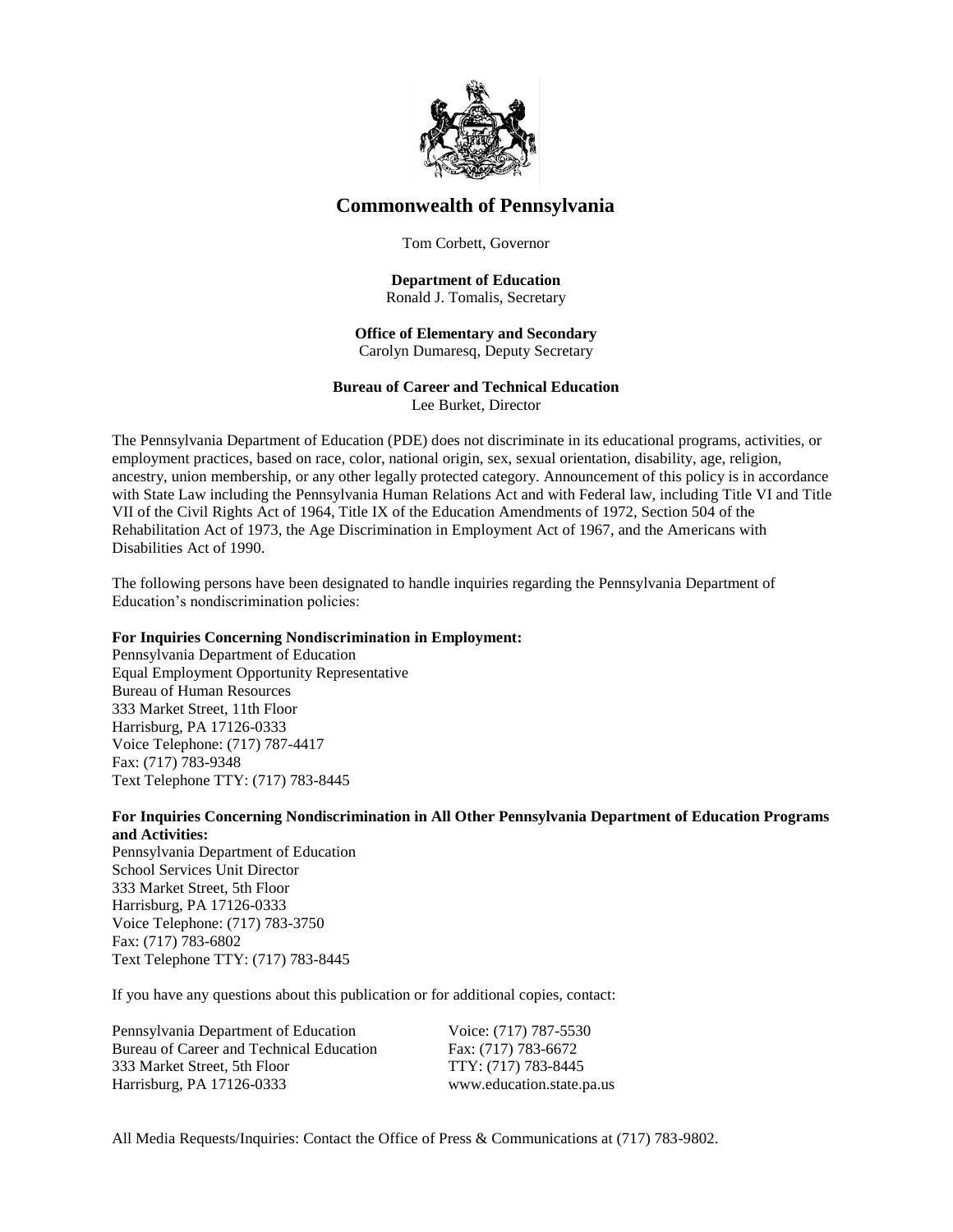## **Table of Contents**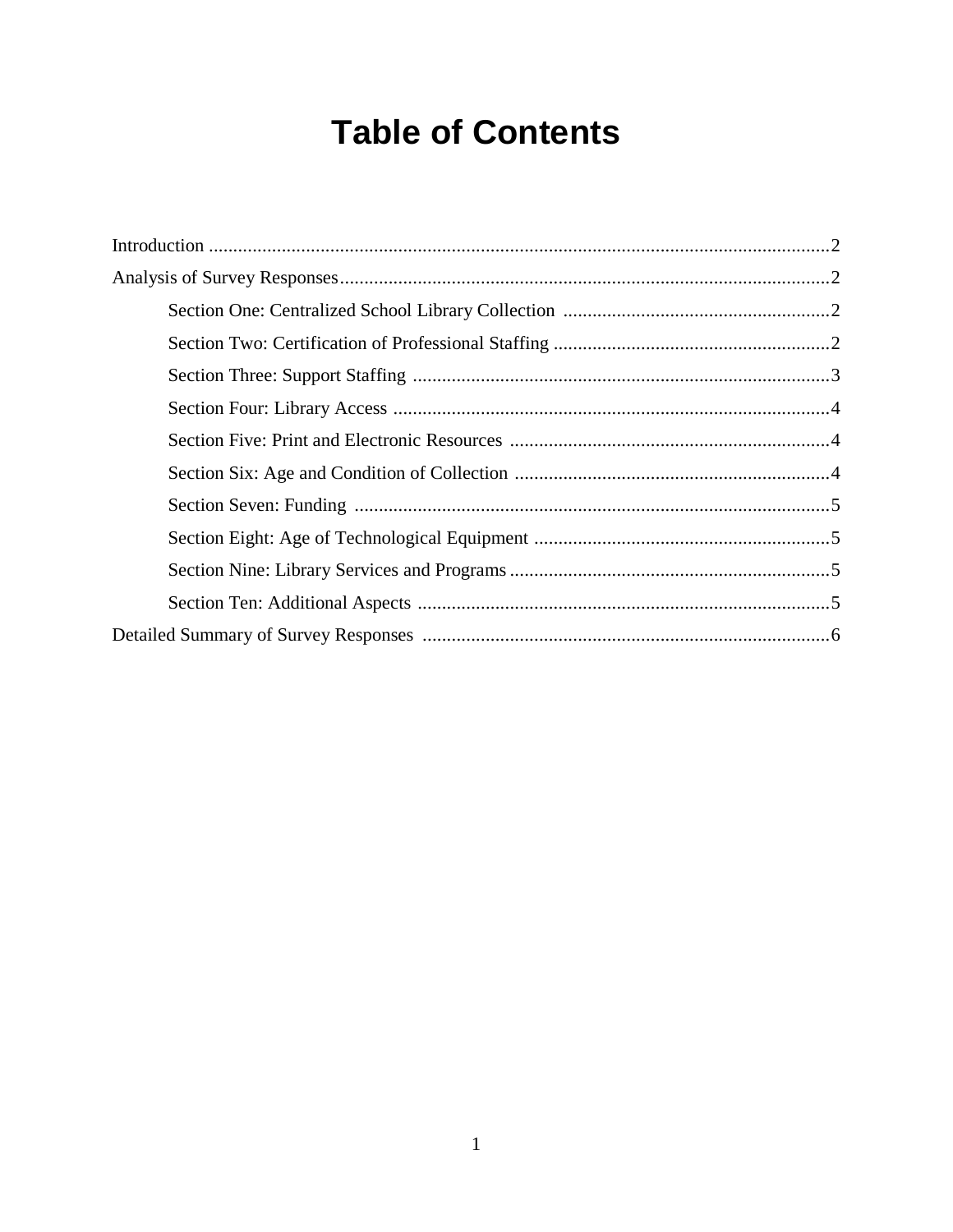#### **Introduction**

This is a follow-up by the Pennsylvania Department of Education's (PDE) Bureau of Career and Technical Education to the Library Questionnaire State Library Study conducted by PDE. Each of the 11 comprehensive career and technical centers were contacted to complete the original survey. Of the 11 comprehensive career and technical centers, 11 completed the follow-up survey.

A summary of the responses is found in this report. As with the original survey, the questions are grouped in ten sections.

#### **Analysis of Survey Responses**

#### **Section One: Centralized School Library Collection (Question one)**

Of the 11 comprehensive career and technical centers (CTC), 11 have a library with print and other resources for students and staff to borrow and use.

#### **Section Two: Certification of Professional Staffing**

#### Number of library science K-12 certified librarians (Questions two and four)

The survey focused on the staffing of the school library in the 2010-11 school year. More than half of the CTCs (64 percent) have the services of a library science K-12 certified school librarian. Two CTCs provided services with a certified educator in another content area and one CTC did not have a certified librarian. One CTC had a part-time certified librarian.

The ratio of certified school librarians to students varied at each of the CTCs and ranged from one certified school librarian per 376 students and up to 1,600 students.

#### Hours per week library science K-12 certified librarians work (Question three)

Of the 11 CTCs, four (36 percent) have a librarian who works 36 or more hours per week. Four of the CTCs (36 percent) have a librarian assigned in the building for 10 or fewer hours per week.

#### Collaboration and hours of instructional planning with colleagues (Questions 42 and 43)

Of the 11 CTCs, five allocate time for the librarian to collaborate with teachers on studentfocused instructional units. Five of the CTCs' librarians spend less than one hour per week planning with teachers. Three of the CTCs' librarians or 27 percent of the librarians spend one to two hours per week planning with teachers.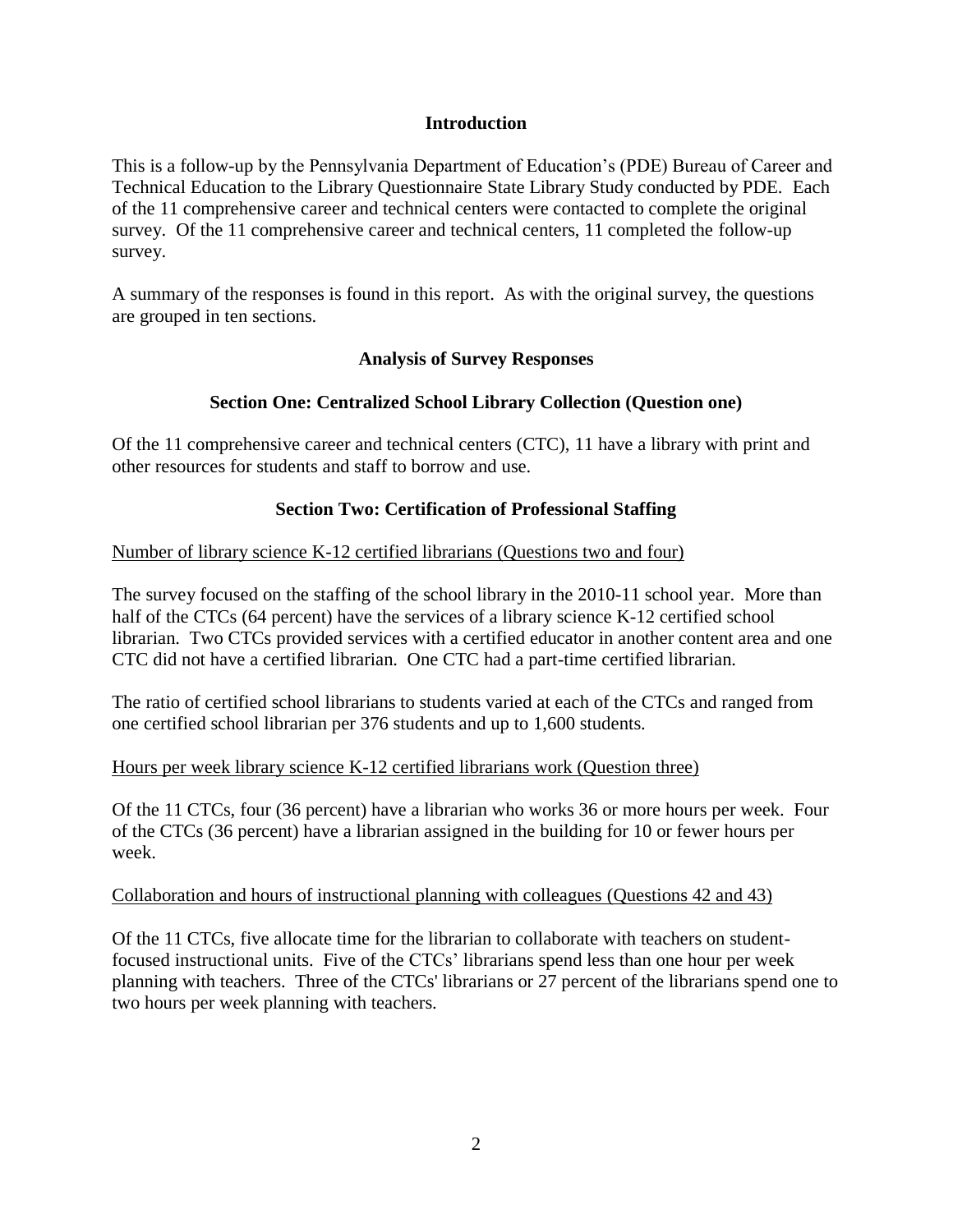#### Librarian instruction, schedule type and group visits (Questions 36, 37 and 39)

One CTC has a librarian who spends 36 or more hours delivering instruction in the school library. The majority of the CTCs' librarians spend five or fewer hours delivering instruction in the school library.

Approximately half the CTCs use flexible scheduling in the school library. The other half of the CTCs use a combination of fixed and flexible scheduling.

Of the 11 CTCs, seven, or 64 percent, reported that the number of group visits to the school library for a typical week ranged from one to 10 groups.

#### Librarian engagement in student reading activities (Question 40)

Three of the CTCs, or 27 percent, indicated that their school's librarian works with students to improve their ability to read. These librarians spend one to five hours per week working directly with students in order to improve their reading skills. Four of the CTCs, or 36 percent, have school librarians who work with students five to 10 hours per week to improve their ability to read.

#### Librarian committee service and non-library related duties (Questions 38 and 44)

Of the 11 CTCs, six, or 55 percent, do not assign the school librarian non-library related duties. Three of the CTCs assign the school librarian up to 1 hour and 45 minutes per week to nonlibrary related duties. Nine of the CTCs have the school librarian serve on various committees, such as Act 48/Professional Development and strategic planning, and department level committees.

#### Information literacy curriculum (Question 41)

Approximately half of the CTCs indicated that their school librarian's instruction is based upon a library or information literacy curriculum.

#### Professional development opportunities (Question 45)

All of the CTCs responded that their school librarian is given annual opportunities to participate in professional development that is relevant to school library programs.

#### **Section Three: Support Staffing (Questions eight - 11)**

Of the 11 CTCs, one has a part-time support staffer. This particular part-time support staffer works one to nine hours per week. The other 10 CTCs do not assign support staff to the library. There are no adult volunteers working in any of the CTC libraries and because of that, there are no hours to be reported.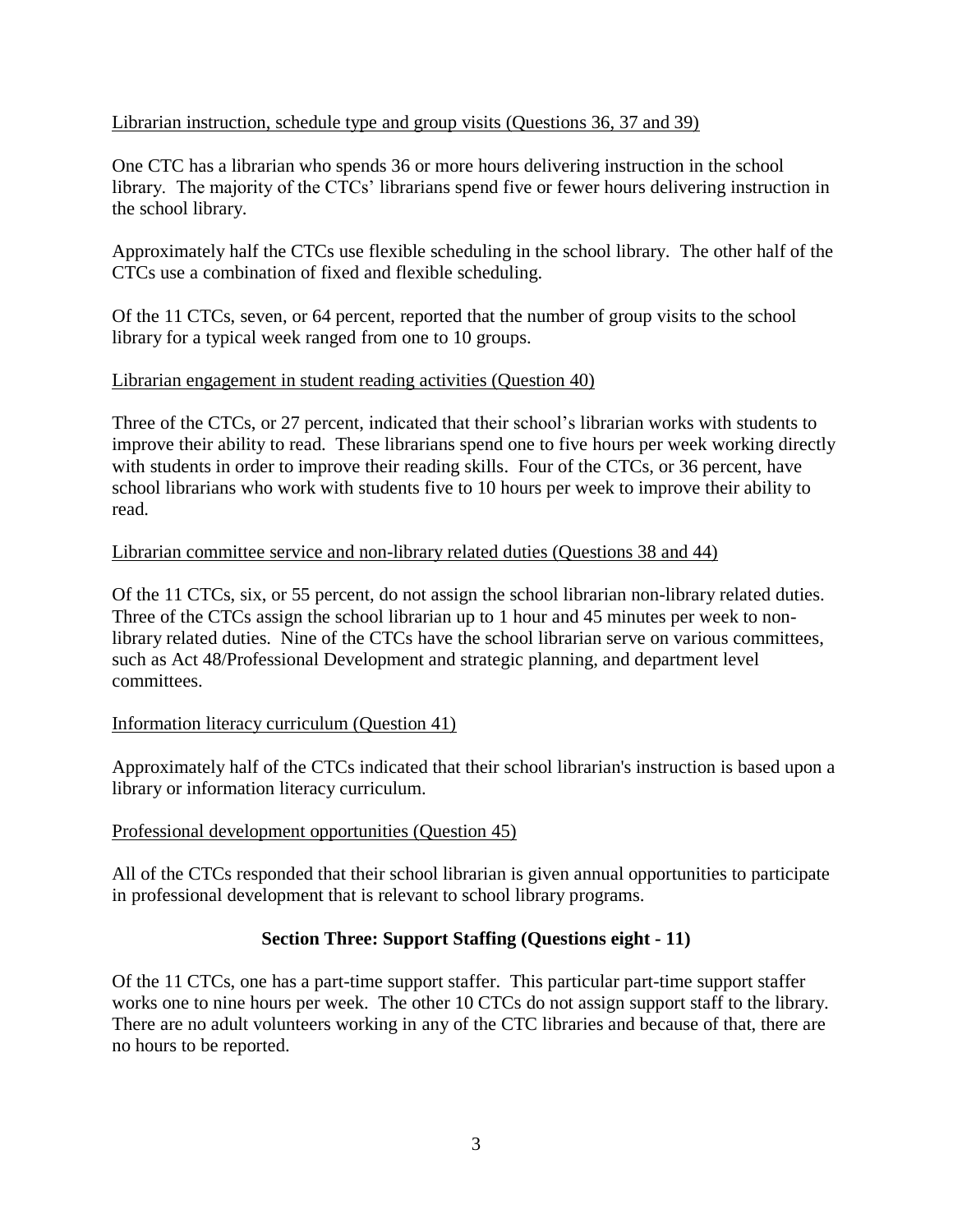#### **Section Four: Library Access (Questions 12 - 14)**

Of the 11 CTCs, 45 percent reported that they are open 35 or more hours under the direction of a certified school librarian. An additional 18 percent of the CTCs are open 35 or more hours under the direction of a non-certified school librarian. Of the 11 CTCs, 45 percent are not open beyond the school day and 45 percent are open at least one to four hours beyond the student school day.

#### **Section Five: Print and Electronic Resources (Questions 15 - 22)**

Of the 11 CTCs, 36 percent reported that they have 1,001 to 5,000 books in print format in the library. Of the 11 CTCs, 27 percent reported that they have 5,001 to 10,000 books available. Of the 11 CTCs, 45 percent reported that they have six to 10 print books per student and three CTCs have one to five books per student.

Of the 11 CTCs, 36 percent reported that they have one to 10 subscriptions of newspapers or magazines. Of the 11 CTCs, 55 percent reported that they have one to five software licenses, web-based or informational databases that students can access, excluding POWER library resources, and four CTCs reported they do not have any licenses.

Of the 11 CTCs, 73 percent reported that they do not have any eBooks supplied outside of their school. Of the 11 CTCs, 55 percent reported that they have one to 99 video materials available for use in the library and two of the CTCs have digital-only video materials.

Of the 11 CTCs, 45 percent reported that they have one to 99 audio materials available for use in the library and three CTCs report they do not have any audio materials.

Of the 11 CTCs, 82 percent reported that they have an automated/online catalog that students and teachers can access anywhere inside the school building and 55 percent reported that they have an automated/online catalog available to access remotely from outside the school building.

#### **Section Six: Age and Condition of Collection (Questions 24-29)**

Of the 11 CTCs, 45 percent reported that they have print book collections in the library with an average print date between 1995-99, four of the CTCs have a print collection with an average print date between 1980-84 and four have a collection with an average print date between 1985- 89.

When going by the Dewey Decimal 600 section, 36 percent reported that they have prints with years ranging 1985-89 in the library. Of the 11 CTCs, 36 percent reported that they have video materials with years ranging 1995-99 and three CTCs had video materials from 2000 and newer.

Of the 11 CTCs, 90 percent reported that they have audio materials with years ranging 1990-99 in the library. Of the 11 CTCs, 72 percent of the CTCs reported that they have four or more district-funded licensed productivity tools that students can access to create projects and 82 percent reported that students have limited access to web-based productivity/collaboration tools via the school network.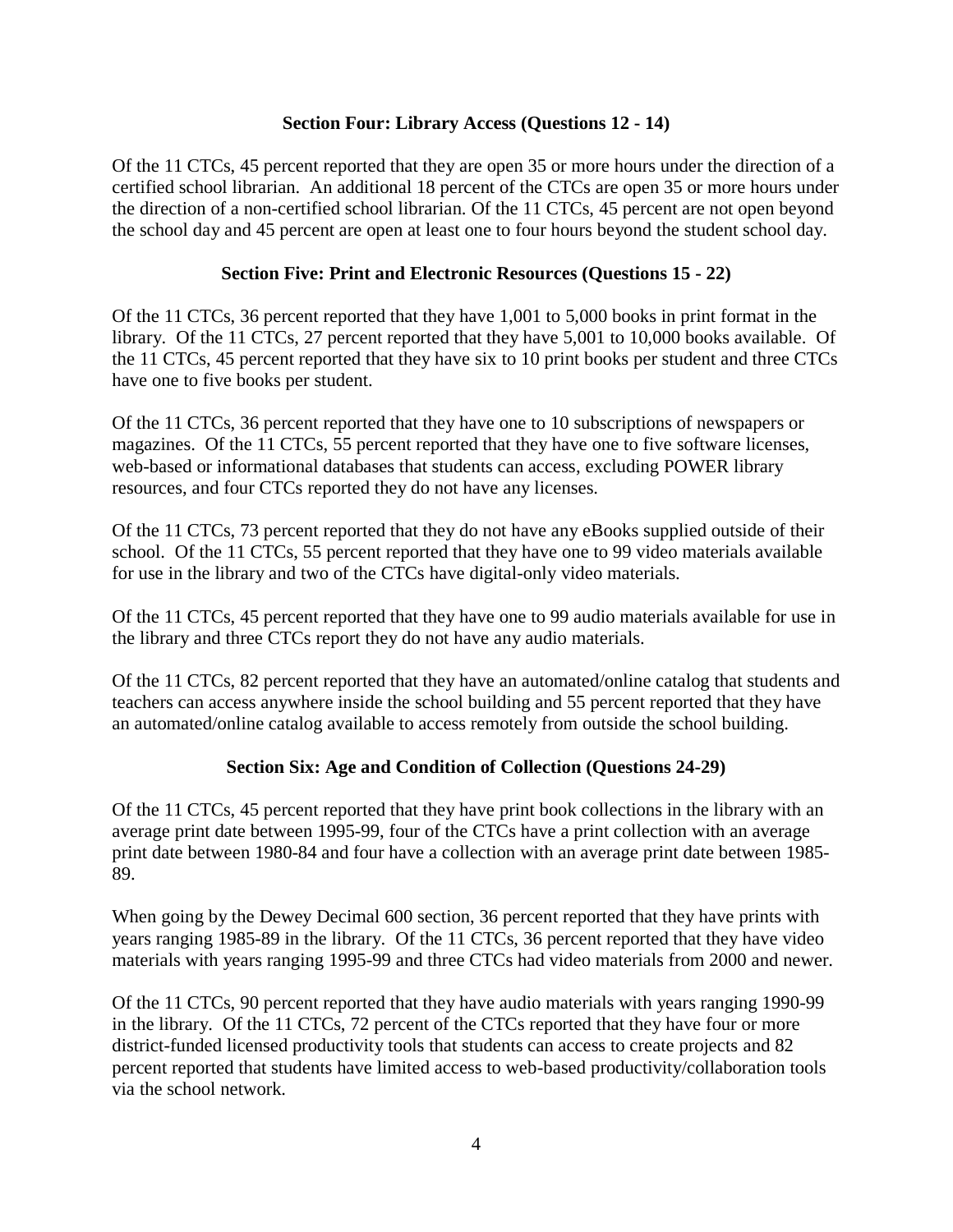#### **Section Seven: Funding (Questions 30 and 31)**

Per student expenditures by the CTC for library resources (Question 30)

Of the 11 CTCs, 27 percent reported that they spend \$9 to \$10 per student for instructional resources for the library.

Two CTCs reported the amount per student was \$7 to \$8, another 2 CTCs reported \$5 to \$6 and one CTC reported spending \$0 to \$1 per student. Of the 11 CTCs, 82 percent reported that they received no outside funding within the past two years.

#### **Section Eight: Age of Technological Equipment (Questions 32 - 34)**

Of the 11 CTCs, 55 percent reported that they have 20 to 39 computers that are less than five years old which housed in the library with internet connectivity and 90 percent have zero to nine computers which are more than five years old. Of the 11 CTCs, 45 percent reported that they have 300 plus school computers networked to the school library resources.

#### **Section Nine: Library Services and Programs (Questions two, three, four, 36, 37, 38, 39, 40, 41, 42, 43, 44 and 45)**

A summary of the responses to Section Nine are found with Section Two.

#### **Section Ten: Additional Aspects (Questions 47-50)**

Of the 11 CTCs, 55 percent reported that they do not have adequate assistive technology allowing students with visual disabilities to search the collection catalog, to read or listen to books and other written materials, and to perform research on the internet connected computer. Eighty-two percent, or nine of the CTCs, responded that they have a library collection of materials that are of high interest and a low reading level to address the needs of students reading well below grade level. Each of the CTCs responded the library facility and collection are accessible to students with disabilities. Nine, or 82 percent, of the CTCs responded the library collection contains adequate resources that are multicultural.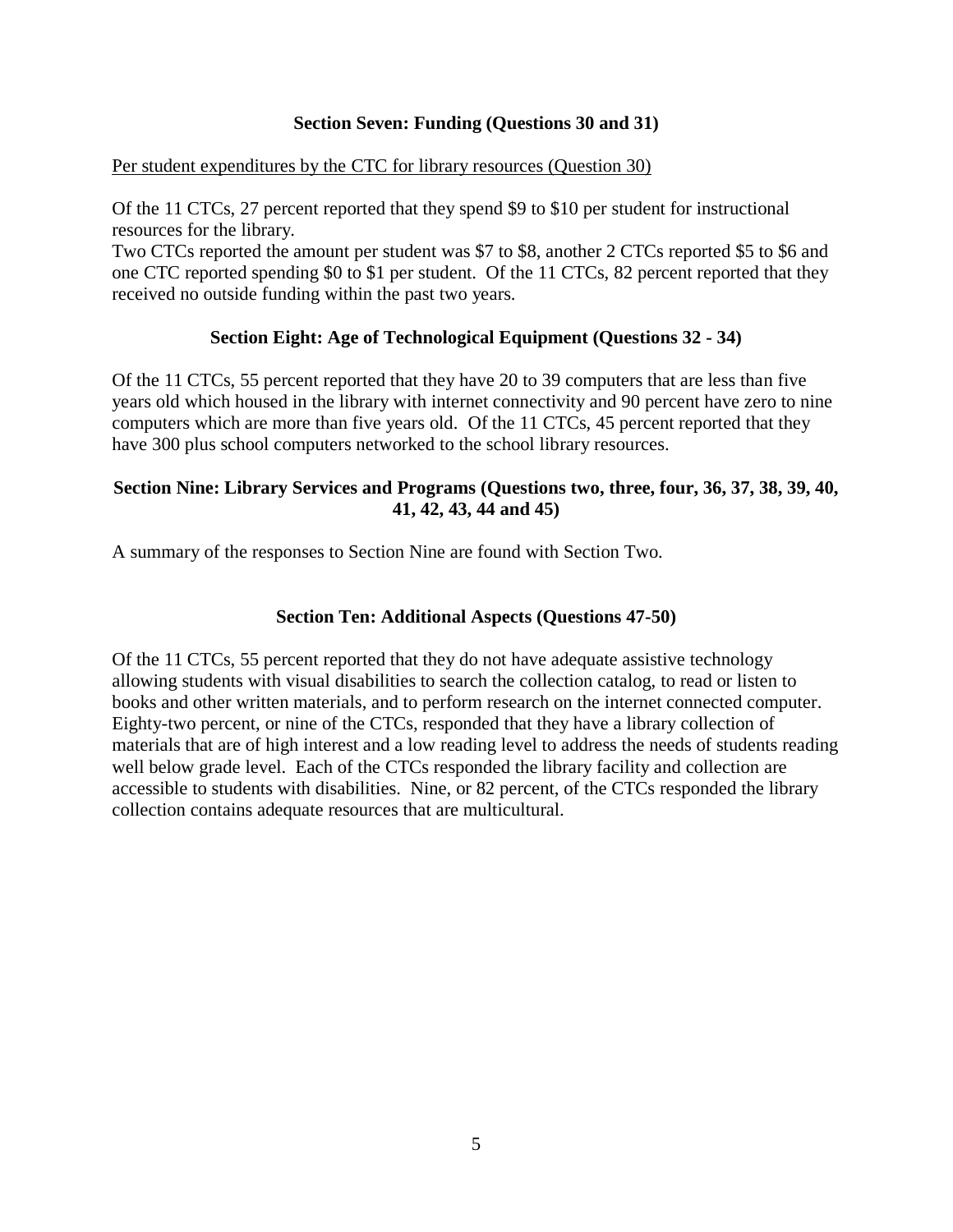#### **Detailed Summary of Survey Responses**

The Pennsylvania Department of Education followed up with the 11 comprehensive CTCs who complete the original survey and received a 100 percent response rate.

1. Does your school building have a school library facility with print and other resources for students and staff to borrow and use?

| <b>Potential Responses</b> | <b>Total Responses</b> | Response |
|----------------------------|------------------------|----------|
|                            |                        | Percent  |
|                            |                        | 100%     |
| Responses                  |                        |          |
| Yes                        |                        | 100%     |
| No                         |                        | 0%       |

2. The school librarian in this building is a certified school librarian whose area of certification is Library Science K-12.

| <b>Potential Responses</b>                                                                                                                              | <b>Total Responses</b> | Response<br>Percent |
|---------------------------------------------------------------------------------------------------------------------------------------------------------|------------------------|---------------------|
| 11                                                                                                                                                      | 11                     | 100%                |
| Responses                                                                                                                                               |                        |                     |
| A certified educator serving as a school librarian<br>whose certification does include Library Science K-<br>12.                                        | 7                      | 63.6%               |
| A certified educator serving as a school librarian<br>whose certification does not include Library Science<br>$K-12$ .                                  | 0                      | $0\%$               |
| A certified educator in another content area (i.e.,<br>English, Reading, Elementary Education, etc.) who<br>is also certified in Library Science, K-12. | っ                      | 18.2%               |
| No Library Science K-12 certified librarian serves as<br>a school librarian in this building.                                                           |                        | 9.1%                |
| A part-time K-12 certified librarian and library clerk.                                                                                                 |                        | 9.1%                |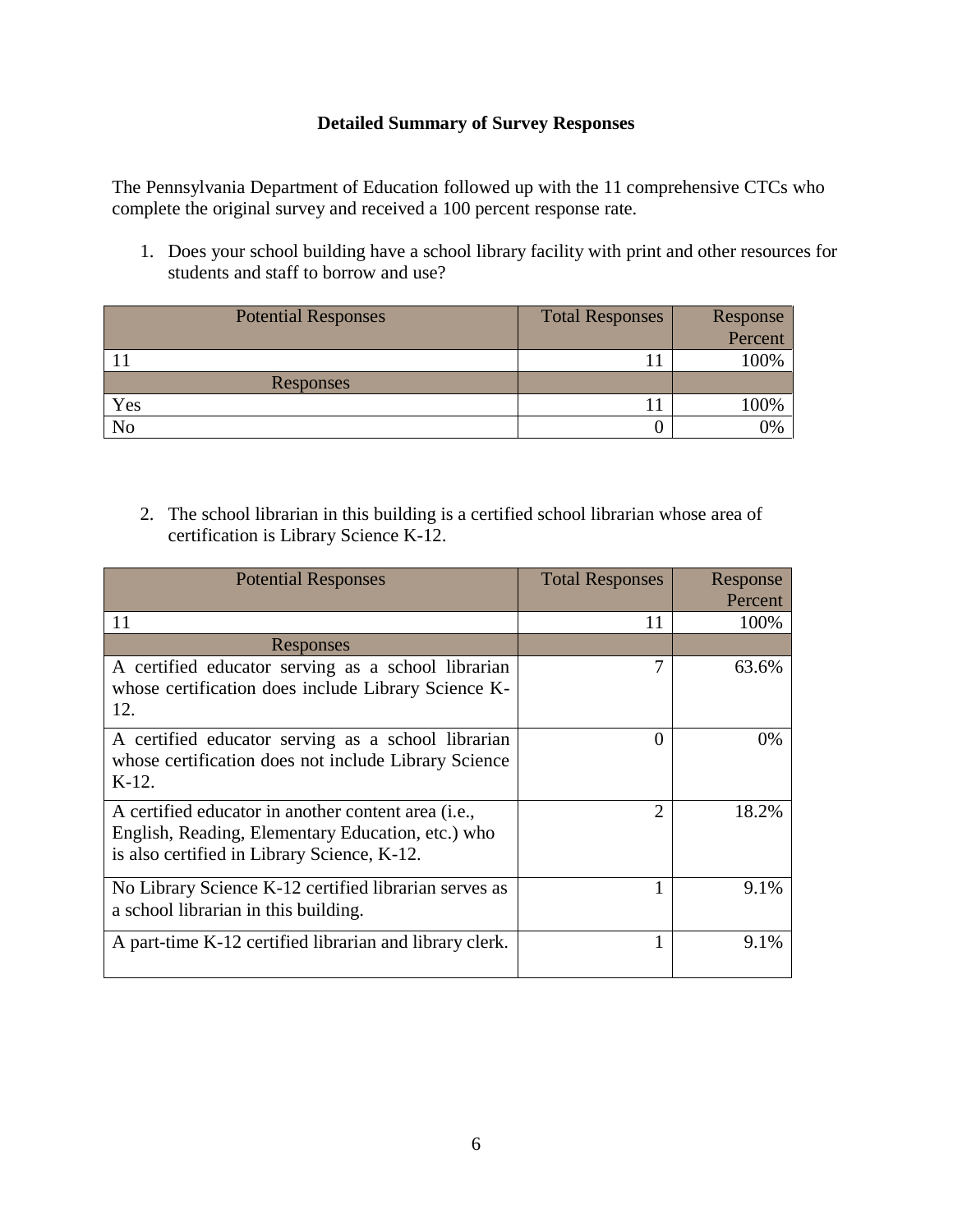3. The average number of hours per week the school librarian(s) is assigned to serve as the school librarian in this building.

| <b>Potential Responses</b>  | <b>Total Responses</b> | Response |
|-----------------------------|------------------------|----------|
|                             |                        | Percent  |
| 11                          | 11                     | 100%     |
| Responses                   |                        |          |
| $36 +$ Hours per Week       | $\overline{4}$         | 36.4%    |
| 30-35 Hours per Week        |                        | 9.1%     |
| 20-29 Hours per Week        |                        | 9.1%     |
| 11-19 Hours per Week        |                        | 9.1%     |
| 10 and Under Hours per Week | $\overline{2}$         | 18.2%    |
| No Librarian Hours Assigned | $\overline{2}$         | 18.2%    |

\*Due to rounding, percentages do not total 100%.

#### 4. The ratio of certified school librarians to students in this building.

| <b>Potential Responses</b> | <b>Total Responses</b> | Response |
|----------------------------|------------------------|----------|
|                            |                        | Percent  |
| 11                         | 11                     | 100%     |
| Responses                  |                        |          |
| $1:1,600+$                 | 1                      | 9.1%     |
| 1:1,400                    | 1                      | 9.1%     |
| 1:896                      | 1                      | 9.1%     |
| 1:629                      | 1                      | 9.1%     |
| 1:521                      | 1                      | 9.1%     |
| 1:480                      | 1                      | 9.1%     |
| 1:470                      | 1                      | 9.1%     |
| 1:396                      | 1                      | 9.1%     |
| 1:376                      | 1                      | 9.1%     |
| No Certified Librarians    | $\overline{2}$         | 18.2%    |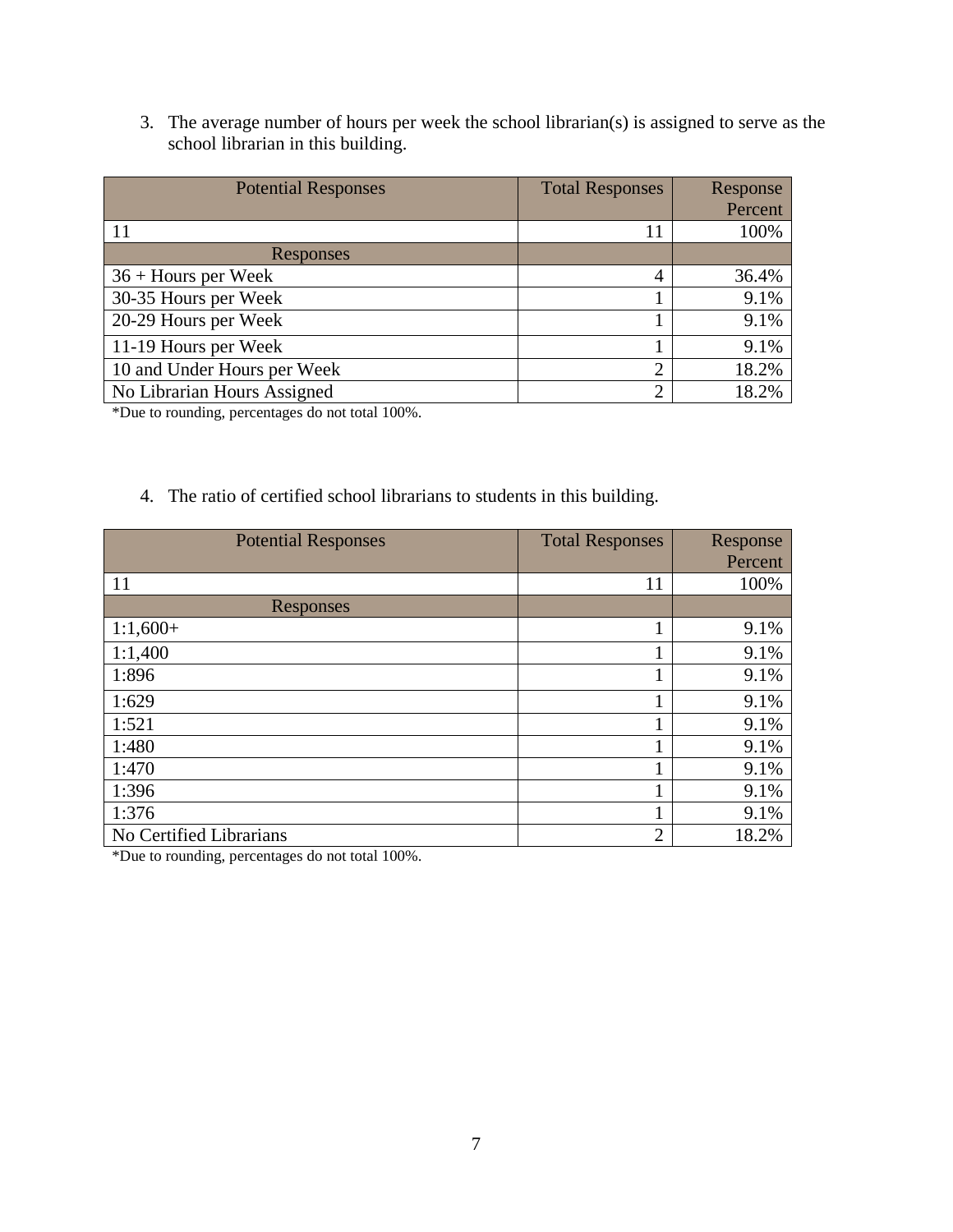5. This year's professional staffing of Library Science K-12 certified school librarian reflects:

| <b>Potential Responses</b>    | <b>Total Responses</b> | Response |
|-------------------------------|------------------------|----------|
|                               |                        | Percent  |
|                               |                        | 100%     |
| Responses                     |                        |          |
| The same as three years ago   |                        | 81.8%    |
| Decrease from three years ago |                        | 9.1%     |
| Increase over three years ago |                        | $9.1\%$  |

6. For each certified educator serving as a school librarian whose certification does not include K-12 library science, complete the line below. The average number of hours per week this educator(s) is assigned to serve as the school librarian in this building.

| <b>Potential Responses</b>                           | <b>Total Responses</b> | Response |
|------------------------------------------------------|------------------------|----------|
|                                                      |                        | Percent  |
|                                                      | 10                     | 90.9%    |
| Responses                                            |                        |          |
| The average number of hours per week this educator   |                        | 10%      |
| is assigned to serve as the school librarian in this |                        |          |
| building is 16.                                      |                        |          |
| Although the certified librarian maintains the       |                        | 10%      |
| materials, any teacher has the ability to self-check |                        |          |
| out books for themselves or for students with a scan |                        |          |
| system.                                              |                        |          |
| N/A                                                  | 8                      |          |

7. This year's professional staffing of educator(s) certified in another discipline who serve as a school librarian in this building reflects any change.

| <b>Potential Responses</b> | <b>Total Responses</b> | Response |
|----------------------------|------------------------|----------|
|                            |                        | Percent  |
|                            |                        | 100%     |
| Responses                  |                        |          |
| N/A                        |                        | '00%     |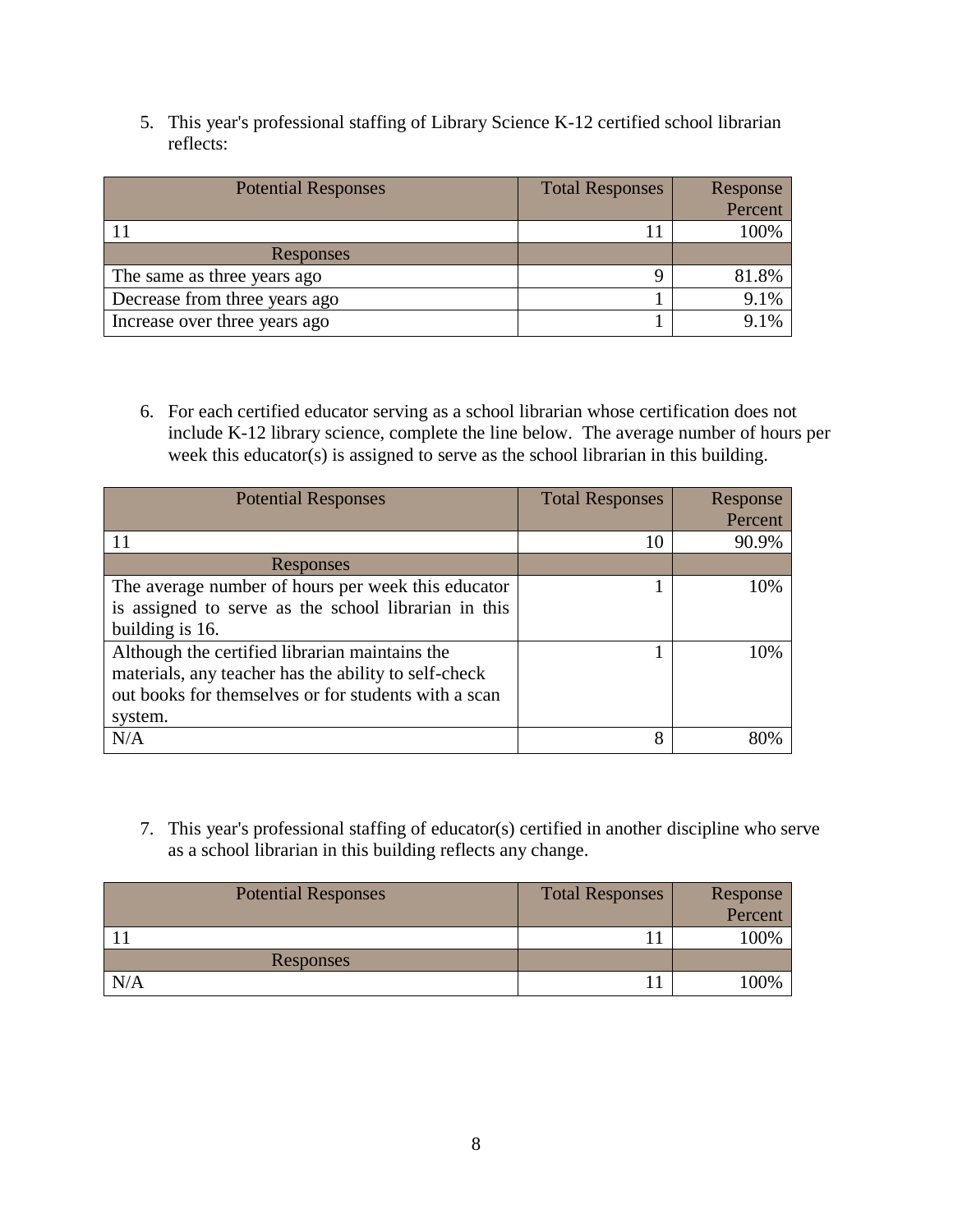8. Number of paid library support staff assigned to this school library.

| <b>Potential Responses</b>  | <b>Total Responses</b> | Response |
|-----------------------------|------------------------|----------|
|                             |                        | Percent  |
|                             | 11                     | 100%     |
| Responses                   |                        |          |
| No Support Staff            | 10                     | 90.9%    |
| <b>Two Support Staff</b>    |                        | 0%       |
| Three Support Staff         |                        | 0%       |
| <b>Four Support Staff</b>   |                        | 0%       |
| Five or More Support Staff  |                        | 0%       |
| One Part time Support Staff |                        | 9.1%     |

9. Total number of hours per week that library support staff work in this school library. (Combined hours of all paid library support staff.)

| <b>Potential Responses</b> | <b>Total Responses</b> | Response |
|----------------------------|------------------------|----------|
|                            |                        | Percent  |
| 11                         | 10                     | 90.9%    |
| Responses                  |                        |          |
| 80 Hour or More per Week   | 0                      | 0%       |
| 60-79 Hours per Week       | 0                      | 0%       |
| 40-59 Hours per Week       | 0                      | 0%       |
| 20-39 Hours per Week       | 0                      | 0%       |
| 10-19 Hours per Week       |                        | 0%       |
| 1-9 Hours per Week         |                        | 10%      |
| N/A                        | 9                      | 90%      |

10. The average number of adult volunteers who work in this school library in a typical week.

| <b>Potential Responses</b> | <b>Total Responses</b> | Response |
|----------------------------|------------------------|----------|
|                            |                        | Percent  |
| 11                         | 11                     | 100%     |
| Responses                  |                        |          |
| 1-10 Volunteers            |                        | 0%       |
| 11-20 Volunteers           |                        | 0%       |
| 21-30 Volunteers           | 0                      | 0%       |
| 21-30 Volunteers           |                        | 0%       |
| 31 or More Volunteers      | 0                      | 0%       |
| 0 Volunteers               | 11                     | 100%     |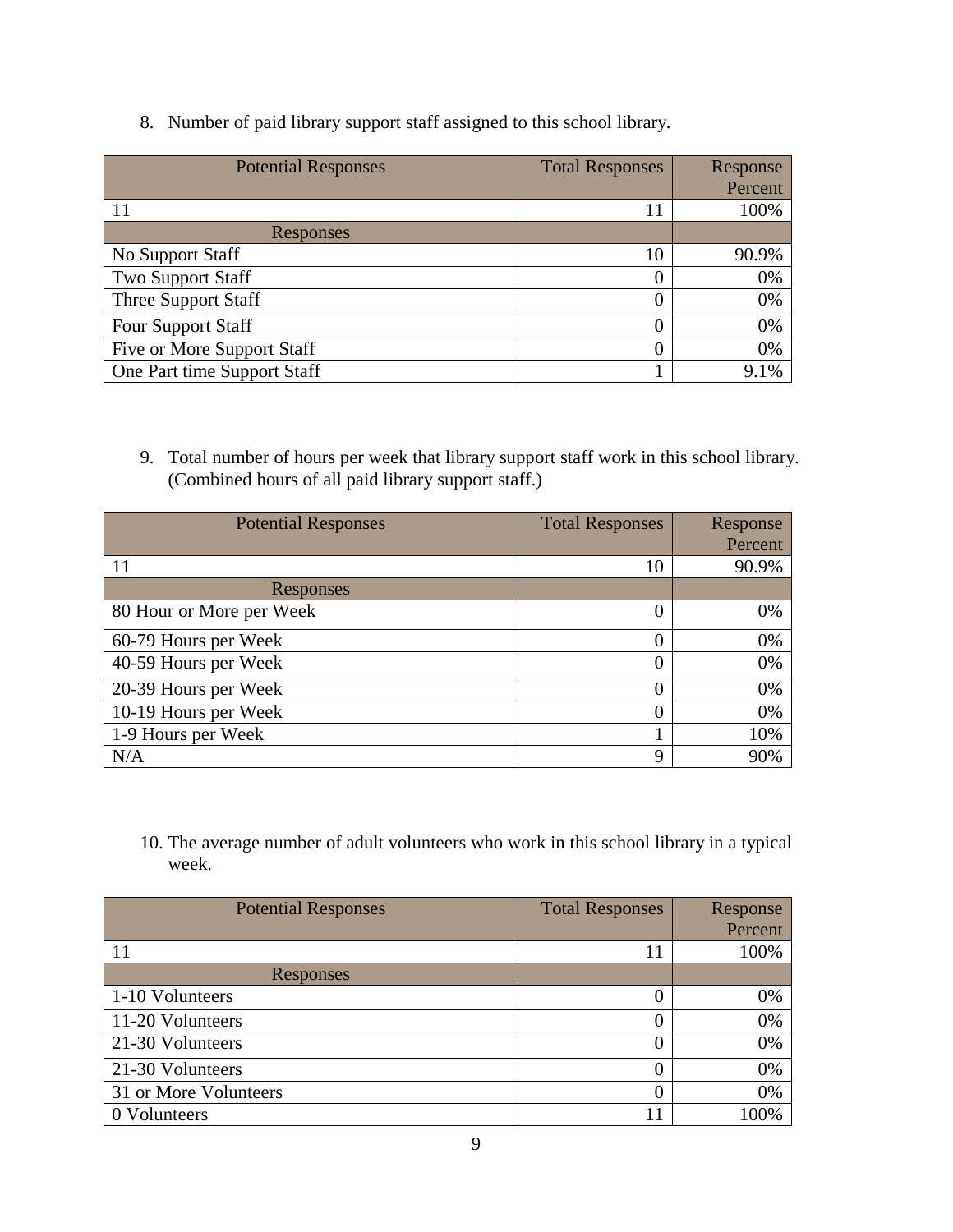11. The average number of hours per week that volunteers work in this school library. (Combined totals of all volunteers.)

| <b>Potential Responses</b> | <b>Total Responses</b> | Response |
|----------------------------|------------------------|----------|
|                            |                        | Percent  |
| 11                         | 11                     | 100%     |
| Responses                  |                        |          |
| 1-9 Hours per Week         | 0                      | 0%       |
|                            |                        |          |
| 10-19 Hours per Week       | $\theta$               | 0%       |
| 20-29 Hours per Week       | $\overline{0}$         | 0%       |
| 30-40 Hours per Week       | $\overline{0}$         | 0%       |
| 41 or More Hours per Week  | $\theta$               | 0%       |
| 0 Hours per Week           | 11                     | 00%      |

12. The average number of hours per week the school library is open for teachers and students to use and staffed by a certified school librarian.

| <b>Potential Responses</b> | <b>Total Responses</b> | Response |
|----------------------------|------------------------|----------|
|                            |                        | Percent  |
| 11                         | 11                     | 100%     |
| Responses                  |                        |          |
| 1-9 Hours per Week         |                        | 9.1%     |
| 10-19 Hours per Week       | $\overline{2}$         | 18.2%    |
| 20-29 Hours per Week       |                        | 9.1%     |
| 30-34 Hours per Week       |                        | 0%       |
| 35 or More Hours per Week  | 5                      | 45.5%    |
| 0 Hours per Week           | $\overline{2}$         | 18.2%    |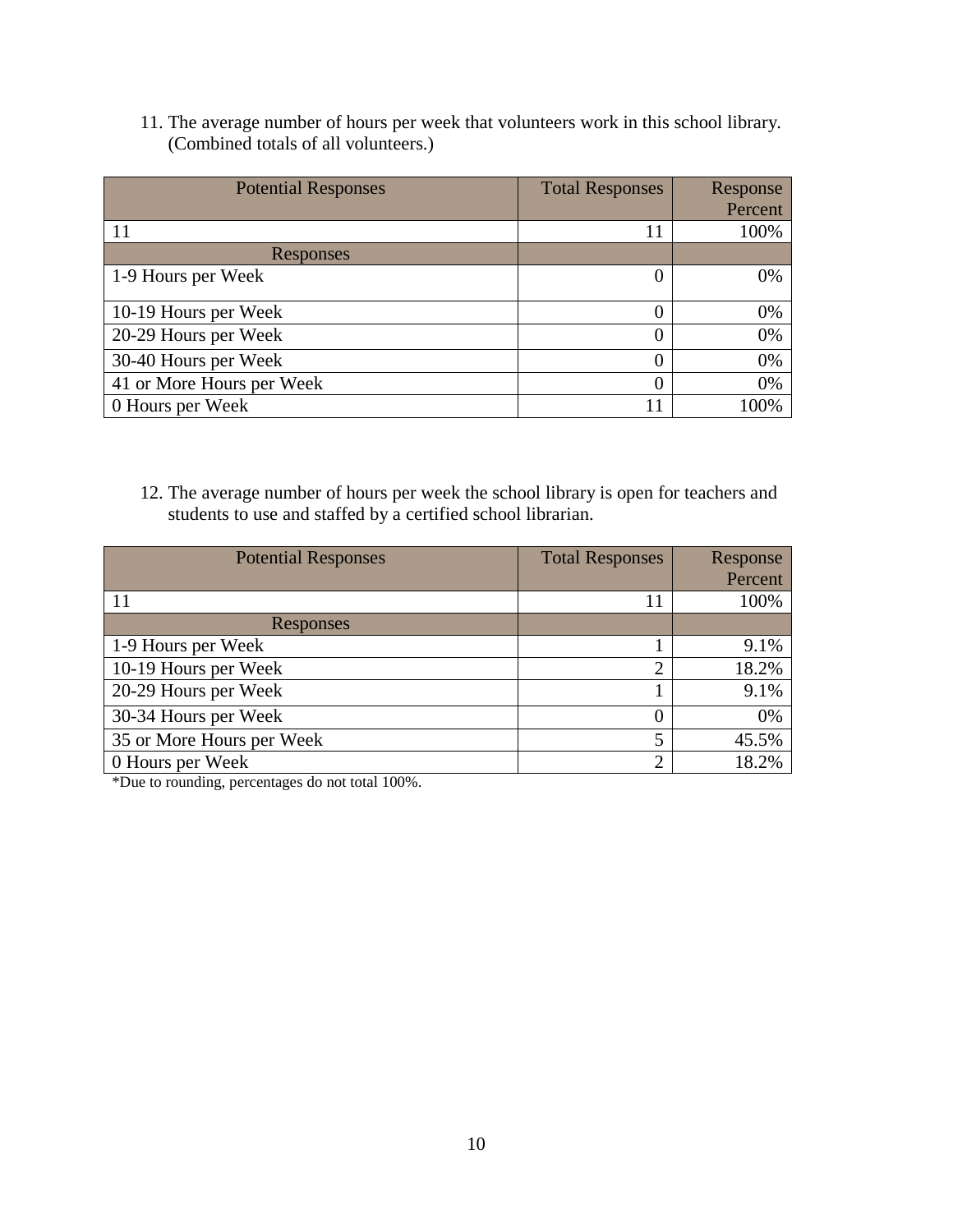13. The average number of hours per week the school library is open for teachers and students to use and staffed by someone other than a certified school librarian.

| <b>Potential Responses</b> | <b>Total Responses</b> | Response<br>Percent |
|----------------------------|------------------------|---------------------|
| 11                         | 9                      | 81.8%               |
| Responses                  |                        |                     |
| 0 Hours per Week           | 3                      | 33.3%               |
| 1-9 Hours per Week         | 3                      | 33.3%               |
| 10-19 Hours per Week       | $\theta$               | 0%                  |
| 20-29 Hours per Week       | $\theta$               | 0%                  |
| 30-34 Hours per Week       |                        | 11.1%               |
| 35 or More Hours per Week  | $\overline{2}$         | 22.2%               |

\*Due to rounding, percentages do not total 100%.

14. The average number of hours per week the school library is open beyond the student school day.

| <b>Potential Responses</b> | <b>Total Responses</b> | Response |
|----------------------------|------------------------|----------|
|                            |                        | Percent  |
| 11                         | 10                     | 90.9%    |
| Responses                  |                        |          |
| Not Open Beyond School Day | 5                      | 50%      |
| 1-4 Hour per Week          | $\overline{2}$         | 20%      |
| 5-9 Hours per Week         | $\overline{c}$         | 20%      |
| 10-14 Hours per Week       |                        | 0%       |
| 15 or more Hours per Week  |                        | 0%       |
| 0 Hours per Week           |                        | 10%      |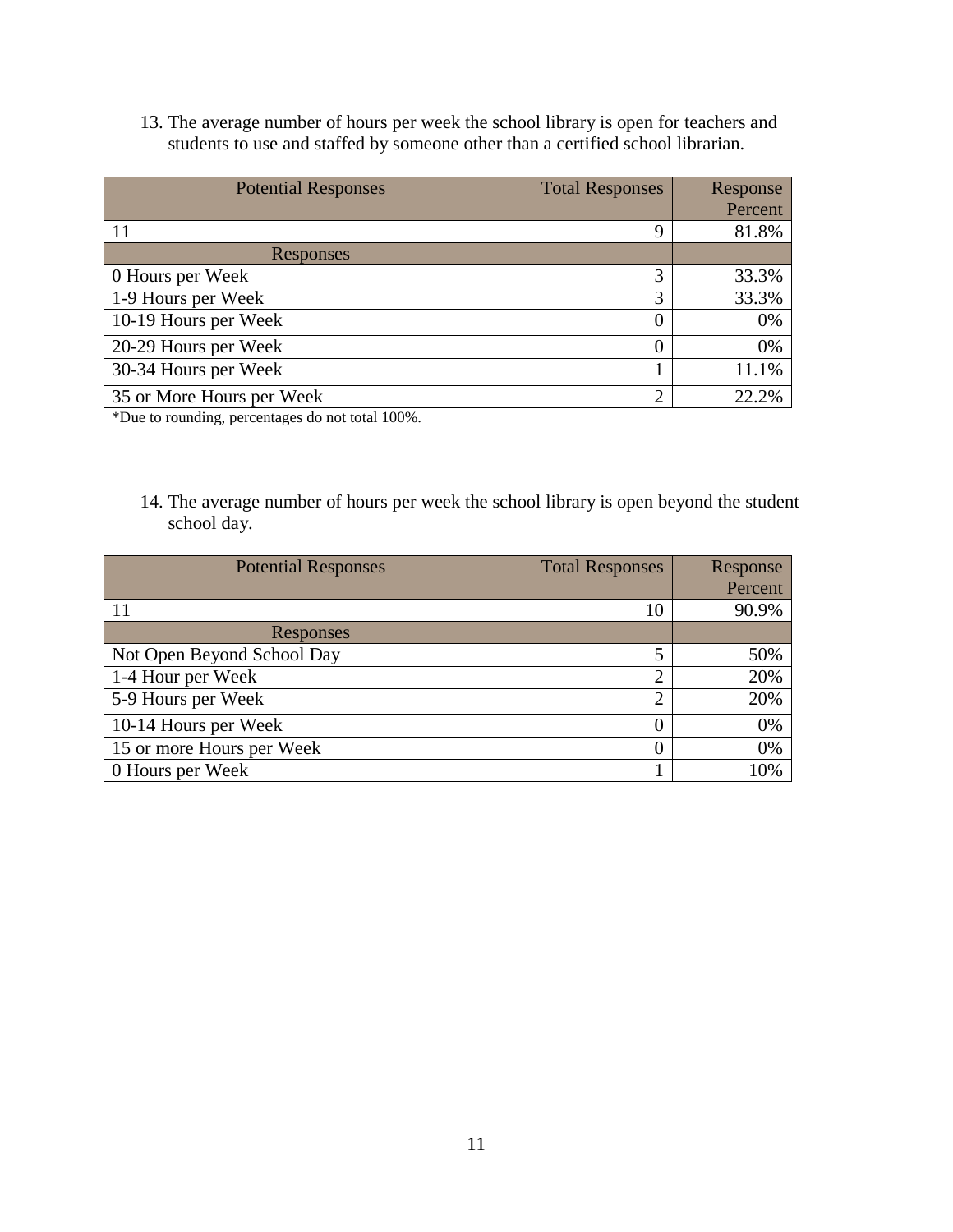### 15. Number of books in print format in this library.

| <b>Potential Responses</b> | <b>Total Responses</b> | Response |
|----------------------------|------------------------|----------|
|                            |                        | Percent  |
| 11                         | 11                     | 100%     |
| Responses                  |                        |          |
|                            |                        |          |
| Under 1,000 Books          |                        | 9.1%     |
| $5,001 - 10,000$ Books     | 3                      | 27.3%    |
| $1,001 - 5,000$ Books      | 4                      | 36.4%    |
| $10,001 - 20,000$ Books    | 3                      | 27.3%    |
| $20,001 - 25,000$ Books    | 0                      | 0%       |
| $25,001 - 30,000$ Books    | 0                      | 0%       |
| $30,001 - 35,000$ Books    | $\overline{0}$         | 0%       |
| $35,000 + Books$           | 0                      | 0%       |

\*Due to rounding, percentages do not total 100%.

### 16. Number of books in print format per student.

| <b>Potential Responses</b>    | <b>Total Responses</b> | Response |
|-------------------------------|------------------------|----------|
|                               |                        | Percent  |
| 11                            | 11                     | 100%     |
| Responses                     |                        |          |
| 1-5 Print Books per Student   | 3                      | 27.3%    |
| 6-10 Print Books per Student  | 5                      | 45.5%    |
| 11-15 Print Books per Student |                        | 9.1%     |
| 16-20 Print Books per Student | $\overline{0}$         | 0%       |
| 21-25 Print Books per Student |                        | 9.1%     |
| 26-30 Print Books per Student |                        | 9.1%     |
| 31-35 Print Books per Student | $\Omega$               | 0%       |
| 36-40 Print Books per Student | $\Omega$               | 0%       |
| 41-45 Print Books per Student | $\Omega$               | 0%       |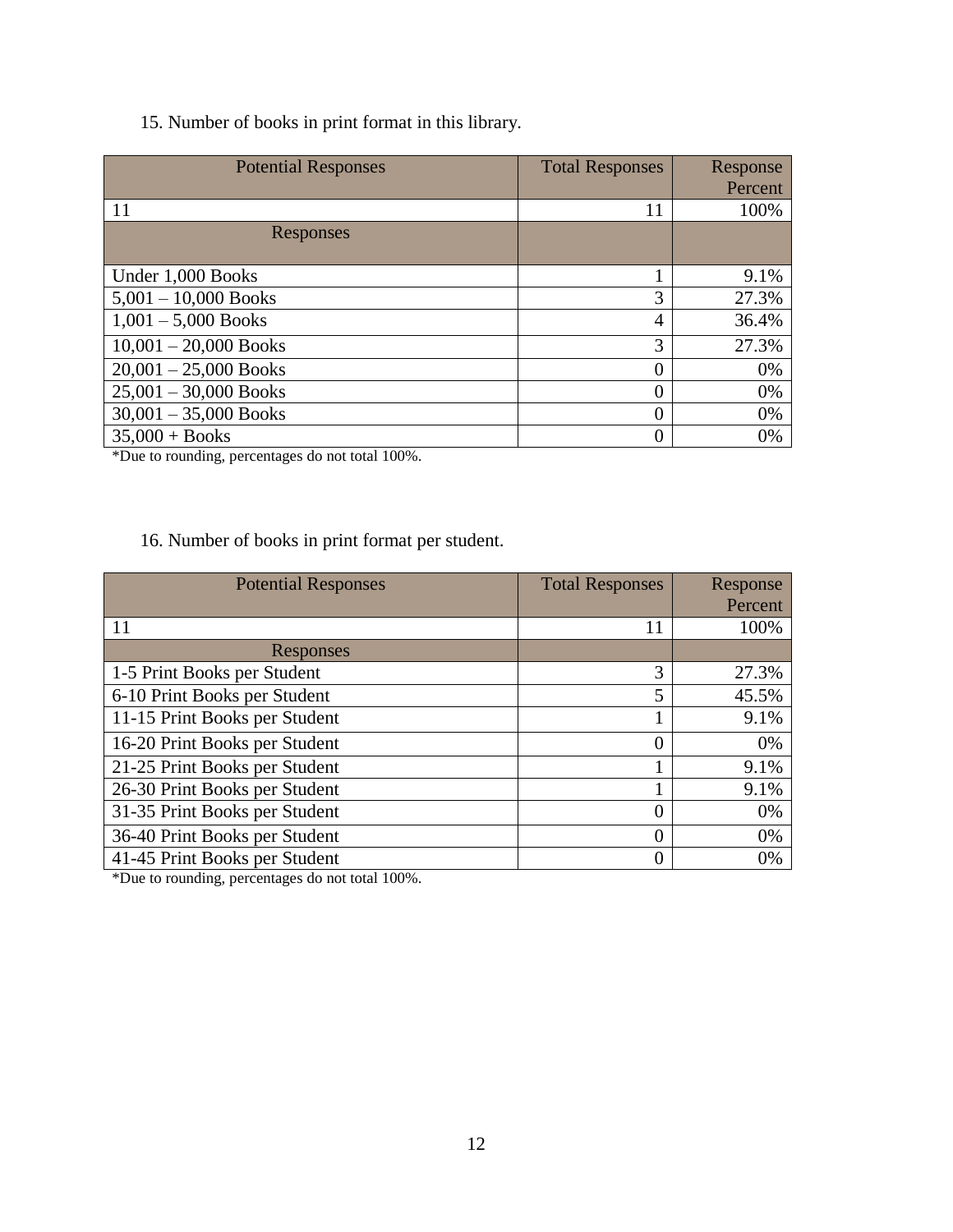| <b>Potential Responses</b> | <b>Total Responses</b> | Response |
|----------------------------|------------------------|----------|
|                            |                        | Percent  |
| 11                         | 11                     | 100%     |
| Responses                  |                        |          |
| 0 Subscriptions            | 1                      | 9.1%     |
| 1-10 Subscriptions         | $\overline{4}$         | 36.4%    |
| 11-20 Subscriptions        | $\overline{0}$         | 0%       |
| 21-30 Subscriptions        | 1                      | 9.1%     |
| 31-40 Subscriptions        |                        | 9.1%     |
| 41-50 Subscriptions        | 1                      | 9.1%     |
| 51-60 Subscriptions        | 1                      | 9.1%     |
| 61-70 Subscriptions        | 0                      | 0%       |
| 71-80 Subscriptions        | $\overline{2}$         | 18.2%    |
| 81-90 Subscriptions        | $\overline{0}$         | 0%       |
| 91-100 Subscriptions       | 0                      | 0%       |
| $101 + Subscripts$         | $\overline{0}$         | 0%       |

### 17. Number of current print and newspaper magazine subscriptions for this library.

\*Due to rounding, percentages do not total 100%.

18. Number of licensed, web-based, informational databases that students can access excluding POWER library resources.

| <b>Potential Responses</b> | <b>Total Responses</b> | <b>Response</b> |
|----------------------------|------------------------|-----------------|
|                            |                        | Percent         |
| 11                         | 11                     | 100%            |
| Responses                  |                        |                 |
| 0 Databases                | $\overline{4}$         | 36.4%           |
| 1-5 Databases              | 6                      | 54.5%           |
| 6-10 Databases             |                        | 9.1%            |
| 11-20 Databases            | 0                      | 0%              |
| 21-30 Databases            | $\left( \right)$       | 0%              |
| $31 + Databases$           |                        | 0%              |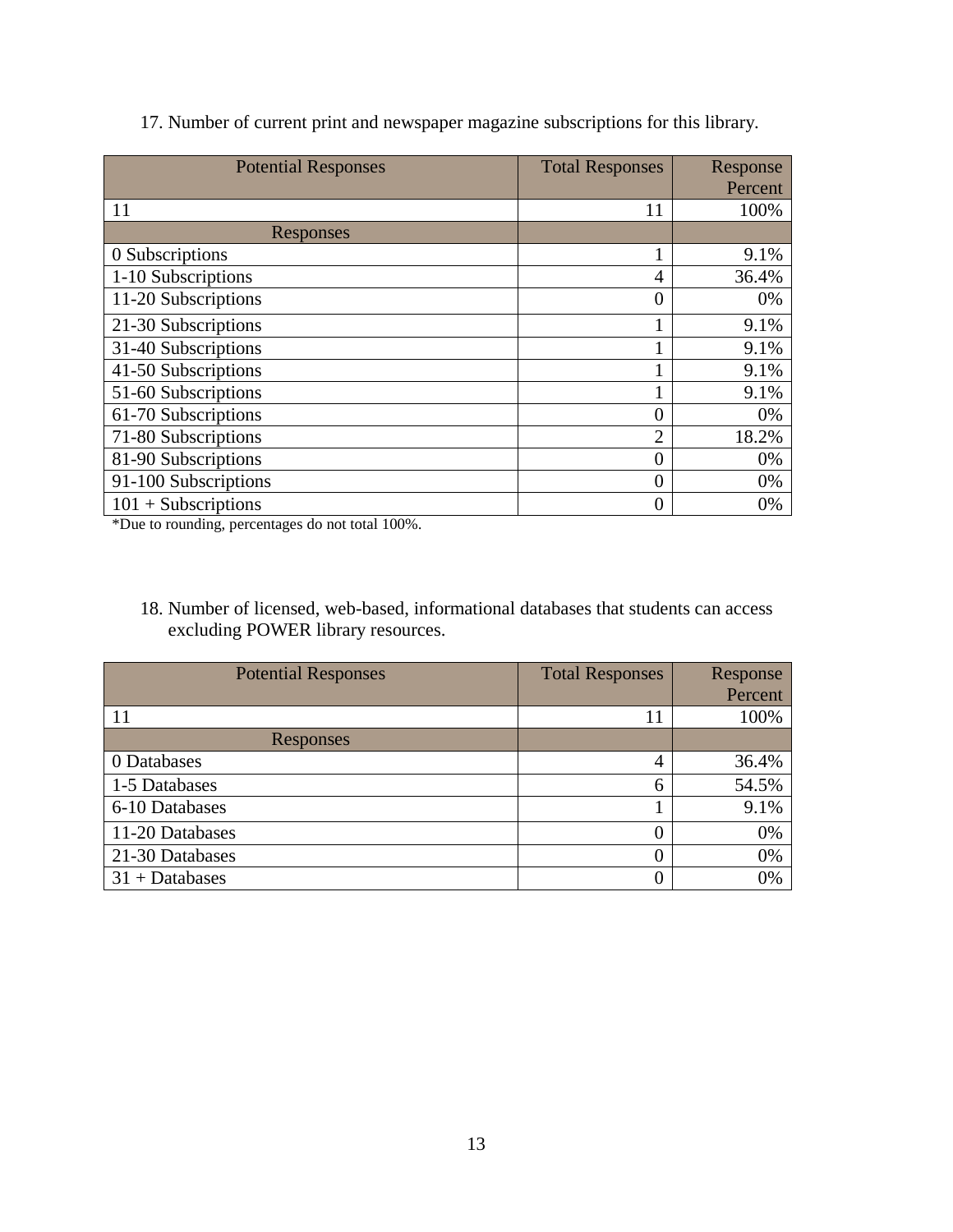19. Number of eBooks available excluding POWER library resources or resources supplied outside of your school.

| <b>Potential Responses</b>                         | <b>Total Responses</b> | Response |
|----------------------------------------------------|------------------------|----------|
|                                                    |                        | Percent  |
| 11                                                 | 11                     | 100%     |
| Responses                                          |                        |          |
| 0 eBooks                                           | 8                      | 72.7%    |
| 1-10 eBooks                                        | 0                      | 0%       |
| $11-250$ eBooks                                    | $\overline{2}$         | 18.2%    |
| 251-499 eBooks                                     | $\Omega$               | $0\%$    |
| 500-1,000 eBooks                                   | 0                      | 0%       |
| 1,001-4,999 eBooks                                 | 0                      | 0%       |
| 5,000-10,000 eBooks                                | 0                      | $0\%$    |
| 10,001-15,000 eBooks                               | 0                      | $0\%$    |
| eBooks are ordered for iPad or Kindle upon teacher |                        | 9.1%     |
| or student request                                 |                        |          |

## 20. Number of video materials (i.e., VHS Cassettes, DVDs) available for use in this library.

| <b>Potential Responses</b>   | <b>Total Responses</b> | Response |
|------------------------------|------------------------|----------|
|                              |                        | Percent  |
| 11                           | 11                     | 100%     |
| Responses                    |                        |          |
| 0 Video Materials            | 0                      | 0%       |
| 1-99 Video Materials         | 6                      | 54.5%    |
| 100-499 Video Materials      |                        | 9.1%     |
| 500-999 Video Materials      | 1                      | 9.1%     |
| 1,000-1,999 Video Materials  | 0                      | 0%       |
| 2,000-9,999 Video Materials  | 0                      | 0%       |
| $10,000 +$ Video Materials   | $\overline{0}$         | 0%       |
| Digital Only Video Materials | $\overline{2}$         | 18.2%    |
| Moving towards all digital   | 1                      | 9.1%     |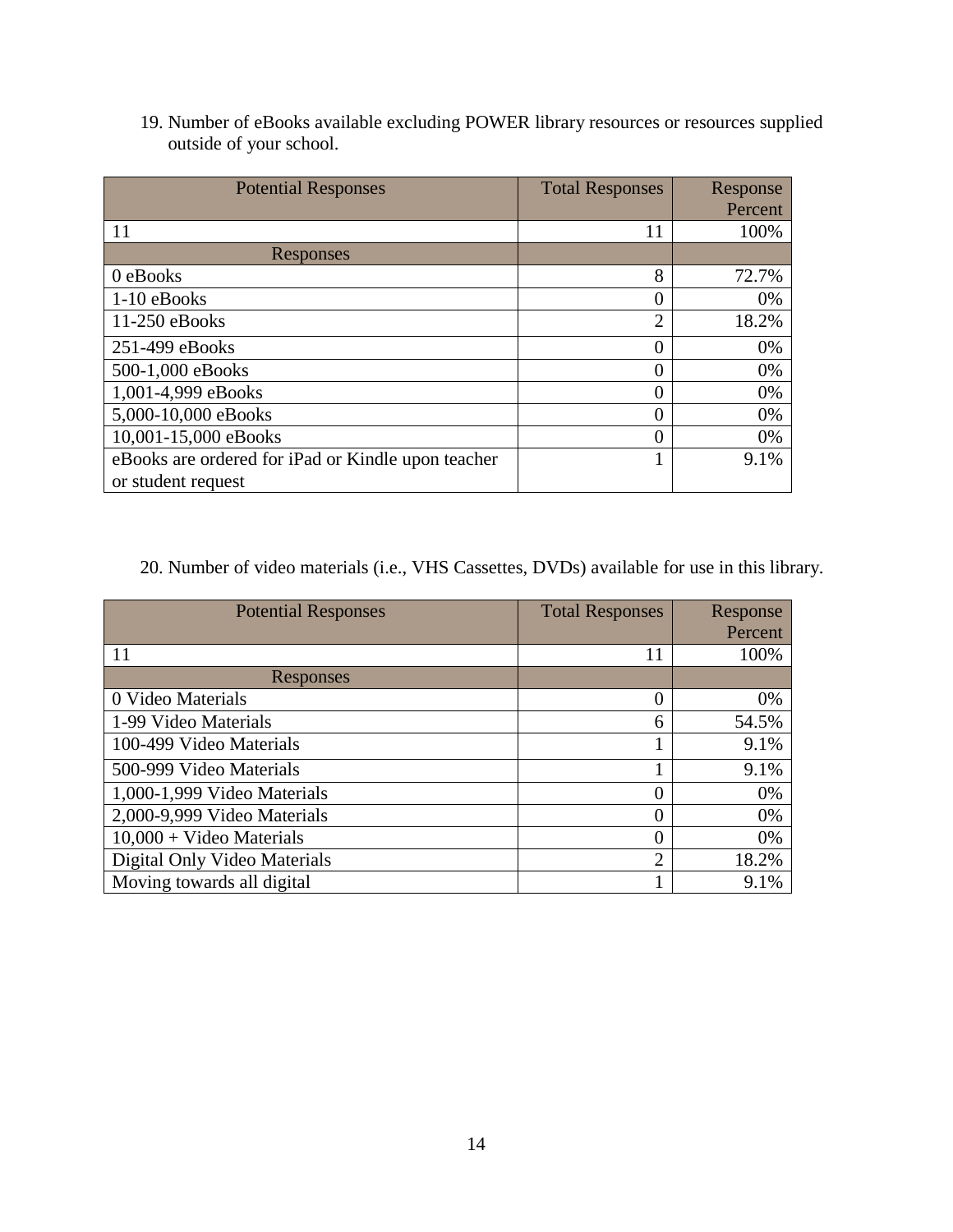21. Number of audio materials (i.e., Audio books, CDs, music on tape) available for use in this library.

| <b>Potential Responses</b>   | <b>Total Responses</b> | Response |
|------------------------------|------------------------|----------|
|                              |                        | Percent  |
| 11                           | 11                     | 100%     |
| Responses                    |                        |          |
| 0 Audio Materials            | 3                      | 27.3%    |
| 1-99 Audio Materials         | 5                      | 45.5%    |
| 100-499 Audio Materials      |                        | 9.1%     |
| 500-999 Audio Materials      | 0                      | 0%       |
| 1,000-1,999 Audio Materials  | 0                      | 0%       |
| 2,000+ Audio Materials       | $\theta$               | 0%       |
| Digital Only Audio Materials |                        | 9.1%     |
| Moving towards all digital   |                        | 9.1%     |

\*Due to rounding, percentages do not total 100%.

22. This school library has an automated/online catalog that students and teachers can access anywhere inside the school building.

| <b>Potential Responses</b>  | <b>Total Responses</b> | Response |
|-----------------------------|------------------------|----------|
|                             |                        | Percent  |
|                             |                        | 100%     |
| Responses                   |                        |          |
| Yes, Can Access in School   |                        | 81.8%    |
| No, Cannot Access in School | ◠                      | 18.2%    |

23. This school library has an automated/online catalog that students, teachers, and parents can access remotely from outside the school building.

| <b>Potential Responses</b> | <b>Total Responses</b> | Response |
|----------------------------|------------------------|----------|
|                            |                        | Percent  |
|                            |                        | 100%     |
| Responses                  |                        |          |
| Yes, Can Access Remotely   |                        | 54.5%    |
| No, Cannot Access Remotely |                        | 45.5%    |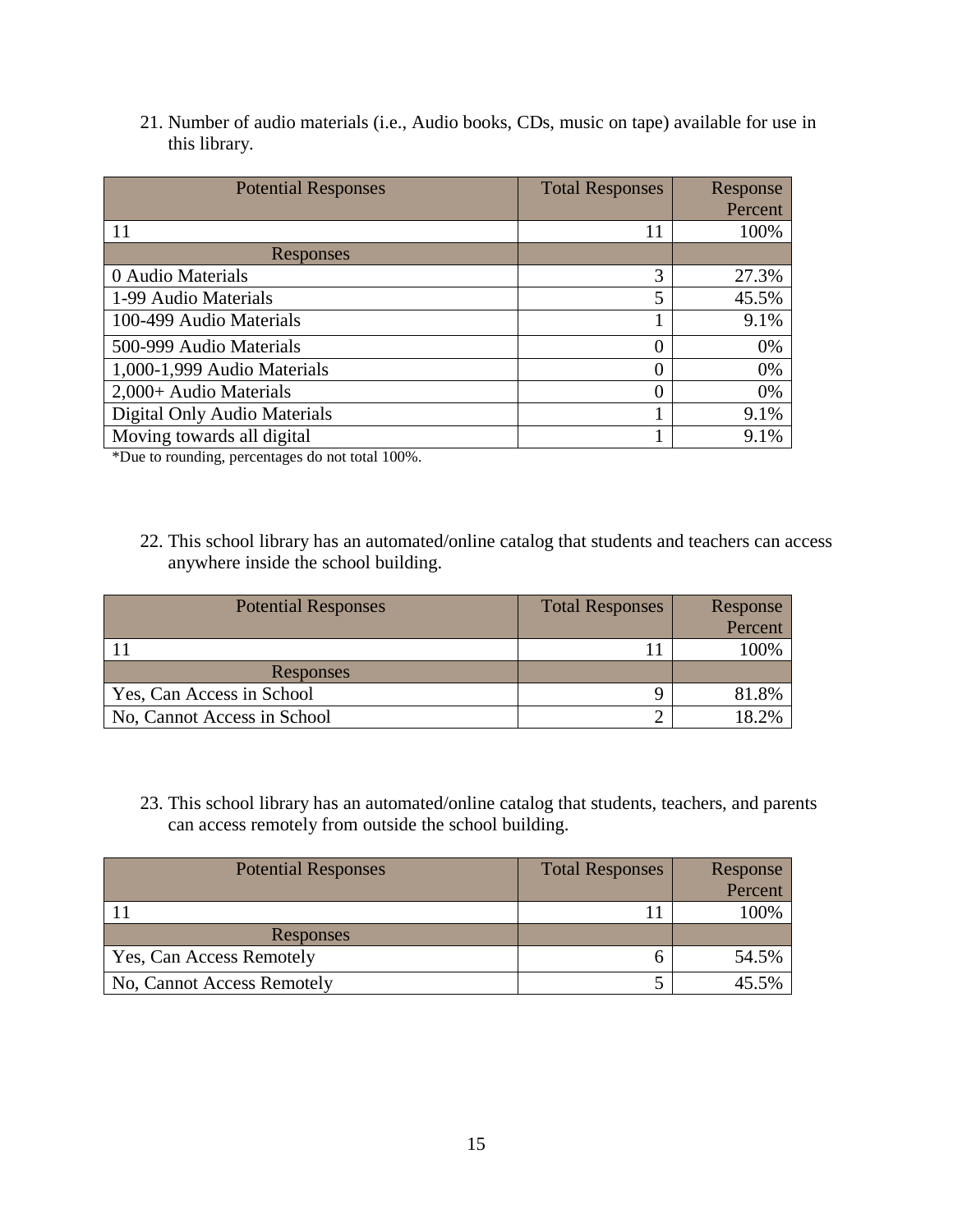24. Average age of the print book collection in this library.

|           | <b>Total Responses</b> | Response |
|-----------|------------------------|----------|
|           |                        | Percent  |
|           | 17                     | 100%     |
| Responses |                        |          |
| 1970-1974 |                        | 5.9%     |
| 1975-1979 |                        | 5.9%     |
| 1980-1984 | 4                      | 23.5%    |
| 1985-1989 | $\overline{4}$         | 23.5%    |
| 1990-1995 | $\overline{2}$         | 11.8%    |
| 1996-1999 | 5                      | 29.4%    |

\*This question allowed multiple answers from each school.

25. Average age of print book collection in this library classified in the Dewey Decimal 600 section.

| <b>Potential Responses</b> | <b>Total Responses</b> | Response |
|----------------------------|------------------------|----------|
|                            |                        | Percent  |
| 11                         | 11                     | 100%     |
| Responses                  |                        |          |
| 1970-1974                  | $\theta$               | 0%       |
| 1975-1979                  | $\overline{0}$         | 0%       |
| 1980-1984                  |                        | 9.1%     |
| 1985-1989                  | $\overline{4}$         | 36.4%    |
| 1990-1994                  |                        | 9.1%     |
| 1995-1999                  | 3                      | 27.3%    |
| 2000 and Newer             |                        | 9.1%     |
| Not Sure                   |                        | 9.1%     |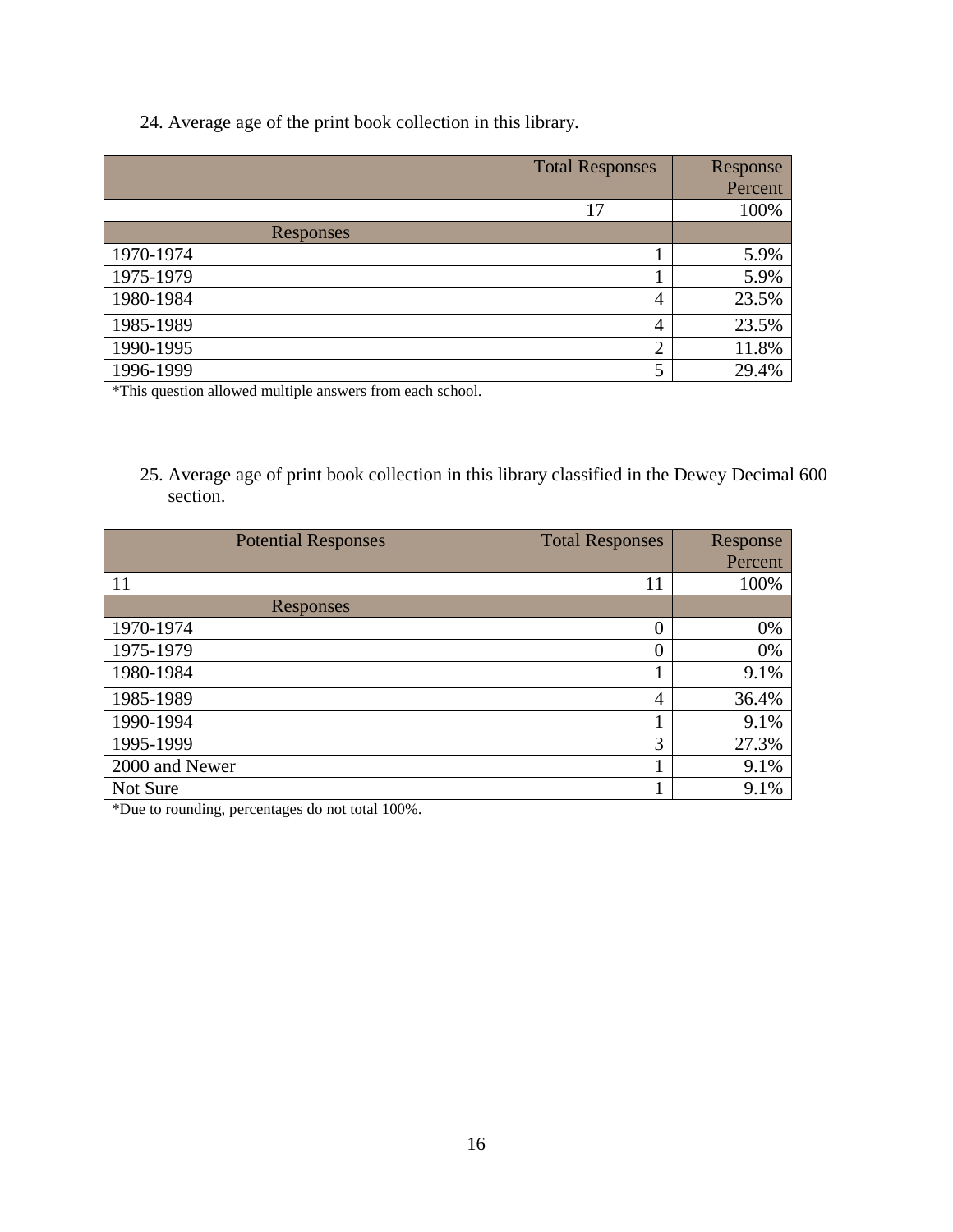#### 26. Average age of the video materials (i.e., VHS Cassettes, DVDs) in this library.

| <b>Potential Responses</b> | <b>Total Responses</b> | Response |
|----------------------------|------------------------|----------|
|                            |                        | Percent  |
| 11                         | 11                     | 100%     |
| Responses                  |                        |          |
| 1975-1979                  | 0                      | 0%       |
| 1980-1984                  | 0                      | 0%       |
| 1985-1989                  |                        | 9.1%     |
| 1990-1994                  | $\overline{2}$         | 18.2%    |
| 1995-1999                  | 4                      | 36.4%    |
| 2000 and newer             | 3                      | 27.3%    |
| N/A                        |                        | 9.1%     |

\*Due to rounding, percentages do not total 100%.

#### 27. Average age of the audio materials (i.e., audio books, CDs, music on tape)

| <b>Potential Responses</b> | <b>Total Responses</b> | Response |
|----------------------------|------------------------|----------|
|                            |                        | Percent  |
|                            | 11                     | 100%     |
| Responses                  |                        |          |
| 1975-1979                  |                        | 0%       |
| 1980-1984                  |                        | 0%       |
| 1985-1989                  |                        | 9.1%     |
| 1990-1994                  |                        | 45.5%    |
| 1995-1999                  |                        | 45.5%    |

\*Due to rounding, percentages do not total 100%.

28. Number of district-funded licensed productivity tools students can access to create projects (i.e., Microsoft Word, Microsoft Excel, Microsoft PowerPoint, Inspiration, Kidspiration, Adobe Creative Products, Camtasia, or similar tools).

| <b>Potential Responses</b> | <b>Total Responses</b> | Response |
|----------------------------|------------------------|----------|
|                            |                        | Percent  |
| 11                         | 11                     | 100%     |
| Responses                  |                        |          |
| 1-3 Tools                  |                        | 9.1%     |
| 4-6 Tools                  | $\overline{4}$         | 36.4%    |
| 7-9 Tools                  |                        | 9.1%     |
| $10+$ Tools                | 4                      | 36.4%    |
| N/A                        |                        | 9.1%     |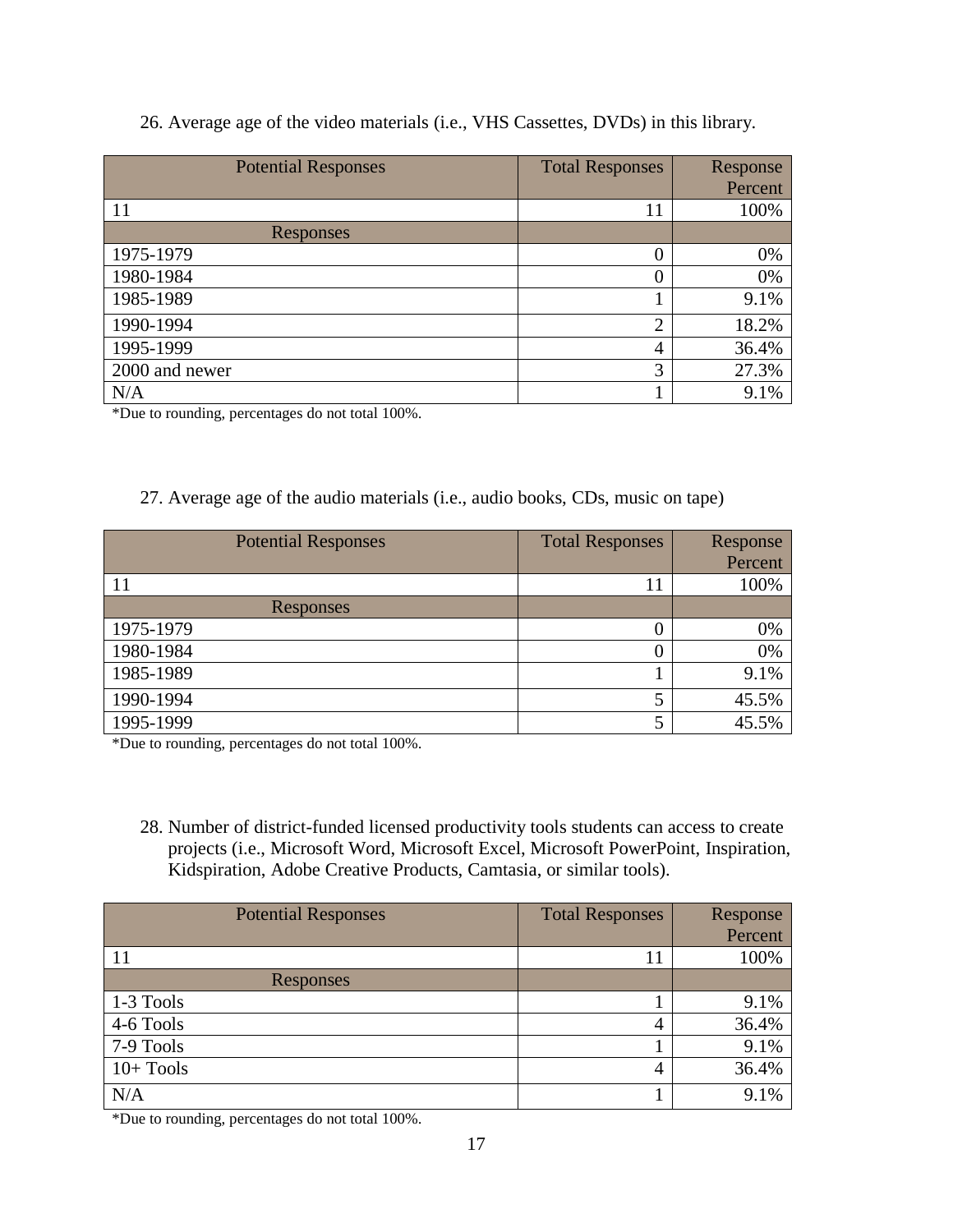29. Considering the school district's filtering software, are students able to access and utilize web-based productivity/collaboration tools (i.e., wikis, blogs, Google Docs, OpenOffice, Audacity, or similar tools) via the school network?

| <b>Potential Responses</b> | <b>Total Responses</b> | Response |
|----------------------------|------------------------|----------|
|                            |                        | Percent  |
|                            |                        | 100%     |
| Responses                  |                        |          |
| No Access                  |                        | 0%       |
| <b>Limited Access</b>      |                        | 81.8%    |
| <b>Unlimited Access</b>    |                        | 18 2%    |

30. Amount spent per student by the district for instructional resources for this school library to the nearest dollar amount.

| <b>Potential Responses</b> | <b>Total Responses</b> | Response |
|----------------------------|------------------------|----------|
|                            |                        | Percent  |
| 11                         | 10                     | 90.9%    |
| Responses                  |                        |          |
| $$0-$1.00$                 | 1                      | 10%      |
| $$1.00 - $2.00$            | 0                      | 0%       |
| $$2.00 - $3.00$            | 0                      | 0%       |
| $$3.00 - $4.00$            | $\overline{0}$         | 0%       |
| $$4.00 - $5.00$            | $\overline{0}$         | 0%       |
| $$5.00 - $6.00$            | $\overline{2}$         | 20%      |
| $$6.00 - $7.00$            | 1                      | 10%      |
| $$7.00 - $8.00$            | $\overline{2}$         | 20%      |
| $$8.00 - $9.00$            | $\overline{0}$         | 0%       |
| $$9.00 - $10.00$           | 3                      | 30%      |
| $$10.00 - $20.00$          | 1                      | 10%      |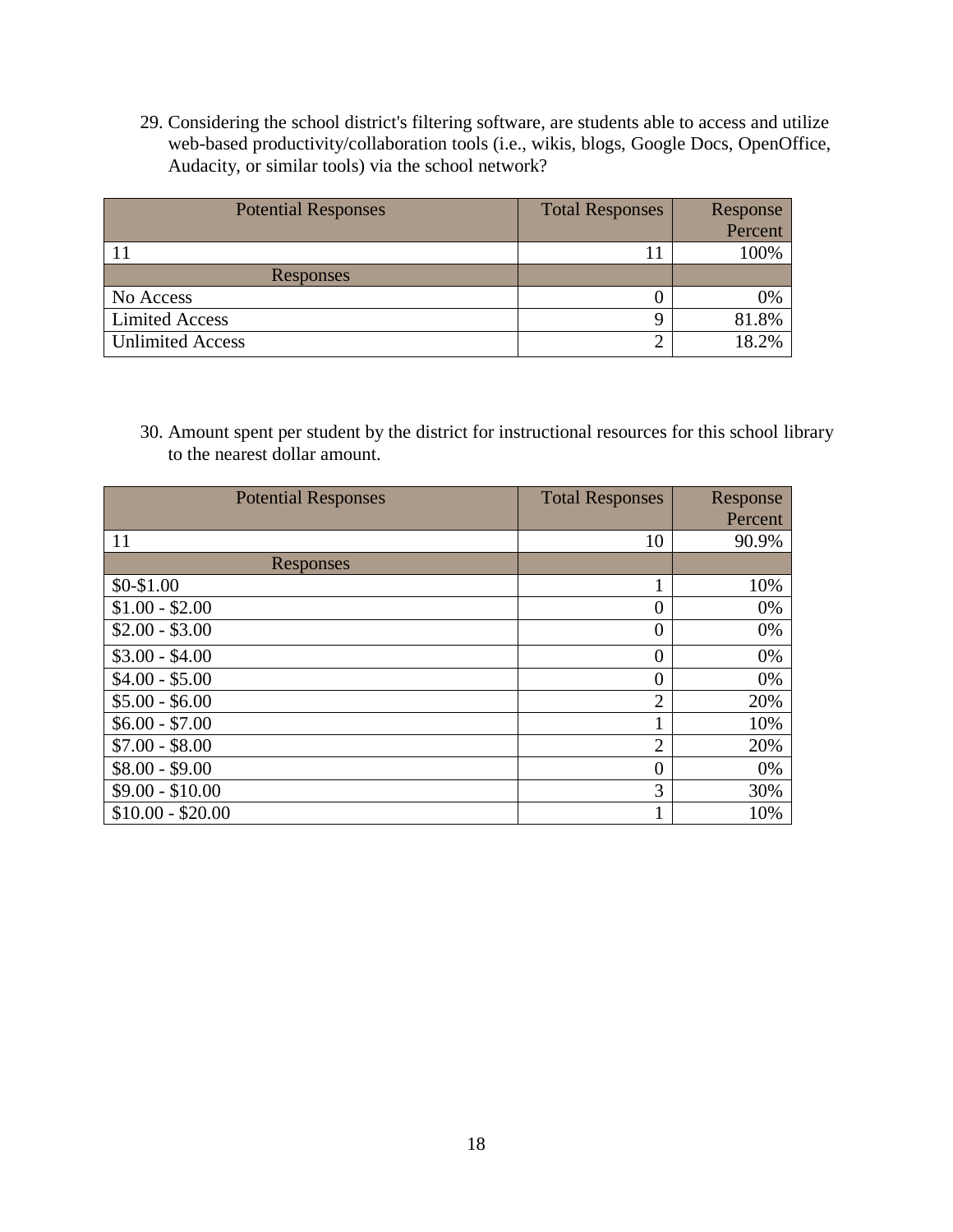31. Within the past two years, the school library program's outside funding (e.g., PTA/PTO, grants, fundraiser, etc.) reflects:

| <b>Potential Responses</b>   | <b>Total Responses</b> | Response |
|------------------------------|------------------------|----------|
|                              |                        | Percent  |
|                              | 10                     | 90.9%    |
| Responses                    |                        |          |
| No Change in Outside Funding |                        | 10%      |
| No Outside Funding           | a                      | 90%      |
| Increase in Outside Funding  |                        | 0%       |
| Decrease in Outside Funding  |                        | 0%       |

32. Number of computers (including work stations, laptops and similar devices) housed in this library and/or library lab with Internet connectivity that were purchased or leased in the last five years.

| <b>Potential Responses</b>                    | <b>Total Responses</b> | Response |
|-----------------------------------------------|------------------------|----------|
|                                               |                        | Percent  |
| 11                                            | 11                     | 100%     |
| Responses                                     |                        |          |
| No Computers Purchased/Leased in Past 5 Years | 0                      | 0%       |
| 1-9 Computers Less than 5 Years Old           | 1                      | 9.1%     |
| 10-19 Computers Less than 5 Years Old         | 1                      | 9.1%     |
| 20-39 Computers Less than 5 Years Old         | 6                      | 54.5%    |
| 40-59 Computers Less than 5 Years Old         | 1                      | 9.1%     |
| 60-79 Computers Less than 5 Years Old         | 0                      | 0%       |
| 80-99 Computers Less than 5 Years Old         |                        | 9.1%     |
| 100+ Computers Less than 5 Years Old          |                        | 9.1%     |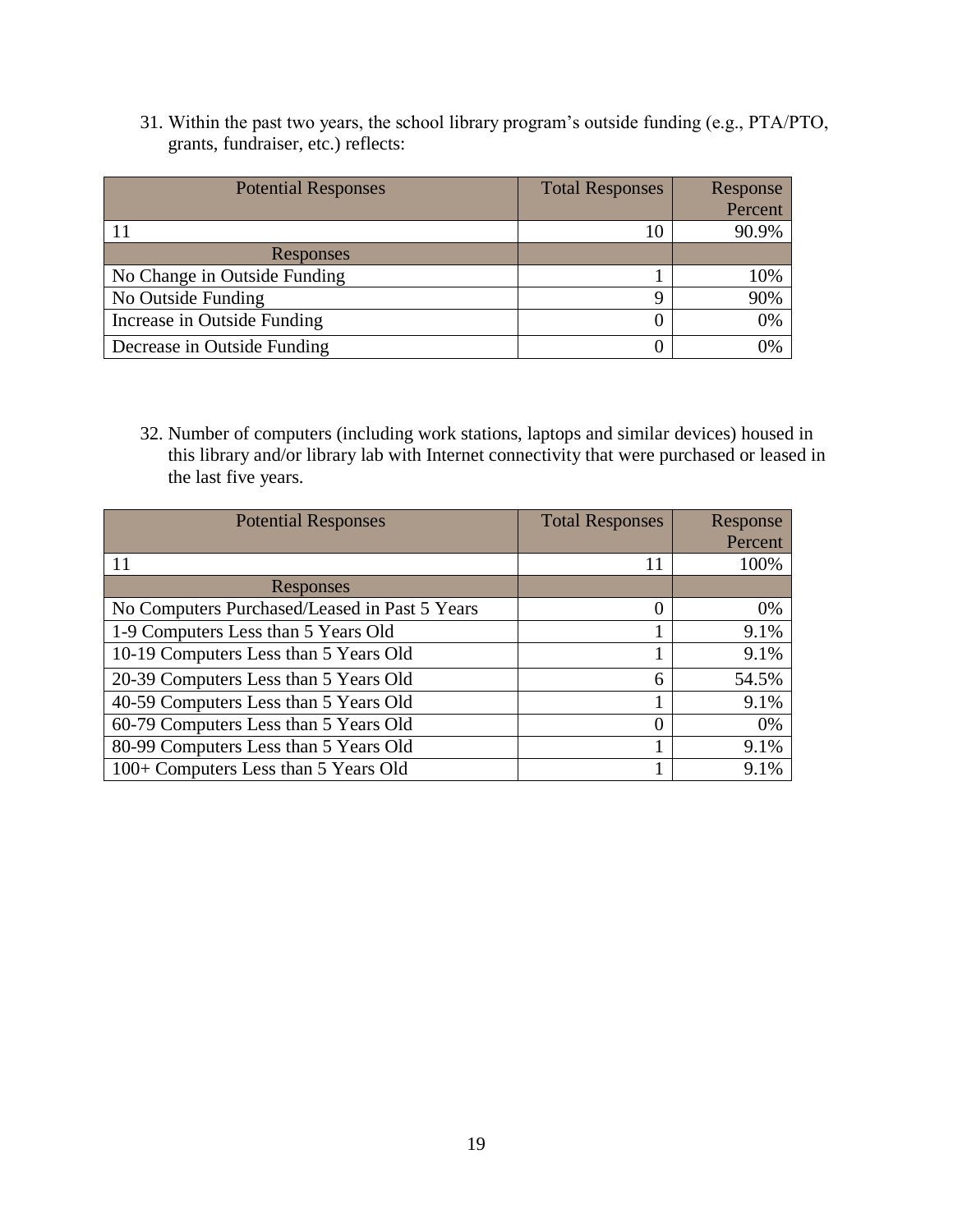33. Number of computers (including work stations, laptops and similar devices) housed in this library and/or library lab with Internet connectivity that were purchased or leased more than five years ago.

| <b>Potential Responses</b>            | <b>Total Responses</b> | Response |
|---------------------------------------|------------------------|----------|
|                                       |                        | Percent  |
| 11                                    | 11                     | 100%     |
| Responses                             |                        |          |
| No Computers More than 5 Years Old    | 5                      | 45.5%    |
| 1-9 Computers More than 5 Years Old   | 5                      | 45.5%    |
| 10-19 Computers More than 5 Years Old | $\theta$               | $0\%$    |
| 20-39 Computers More than 5 Years Old | $\Omega$               | 0%       |
| 40-59 Computers More than 5 Years Old | $\theta$               | 0%       |
| 60-79 Computers More than 5 Years Old | 0                      | 0%       |
| 80-99 Computers More than 5 Years Old | $\theta$               | 0%       |
| 100+ Computers More than 5 Years Old  | $\theta$               | 0%       |
| N/A                                   |                        | 9.1%     |

\*Due to rounding, percentages do not total 100%.

34. Number of computers throughout the school networked to school library resources (e.g., online catalog, licensed databases, etc.).

| <b>Potential Responses</b>               | <b>Total Responses</b> | Response<br>Percent |
|------------------------------------------|------------------------|---------------------|
| 11                                       | 11                     | 100%                |
| Responses                                |                        |                     |
| No School Computers Networked to Library |                        | 9.1%                |
| Resources                                |                        |                     |
| 1-19 School Computers Networked          | 3                      | 27.3%               |
| 20-59 School Computers Networked         |                        | 9.1%                |
| 60-99 School Computers Networked         | 0                      | 0%                  |
| 100-149 School Computers Networked       | 0                      | 0%                  |
| 150-199 School Computers Networked       | 0                      | 0%                  |
| 200-249 School Computers Networked       | 0                      | 0%                  |
| 250-299 School Computers Networked       |                        | 9.1%                |
| 300+ School Computers Networked          | 5                      | 45.5%               |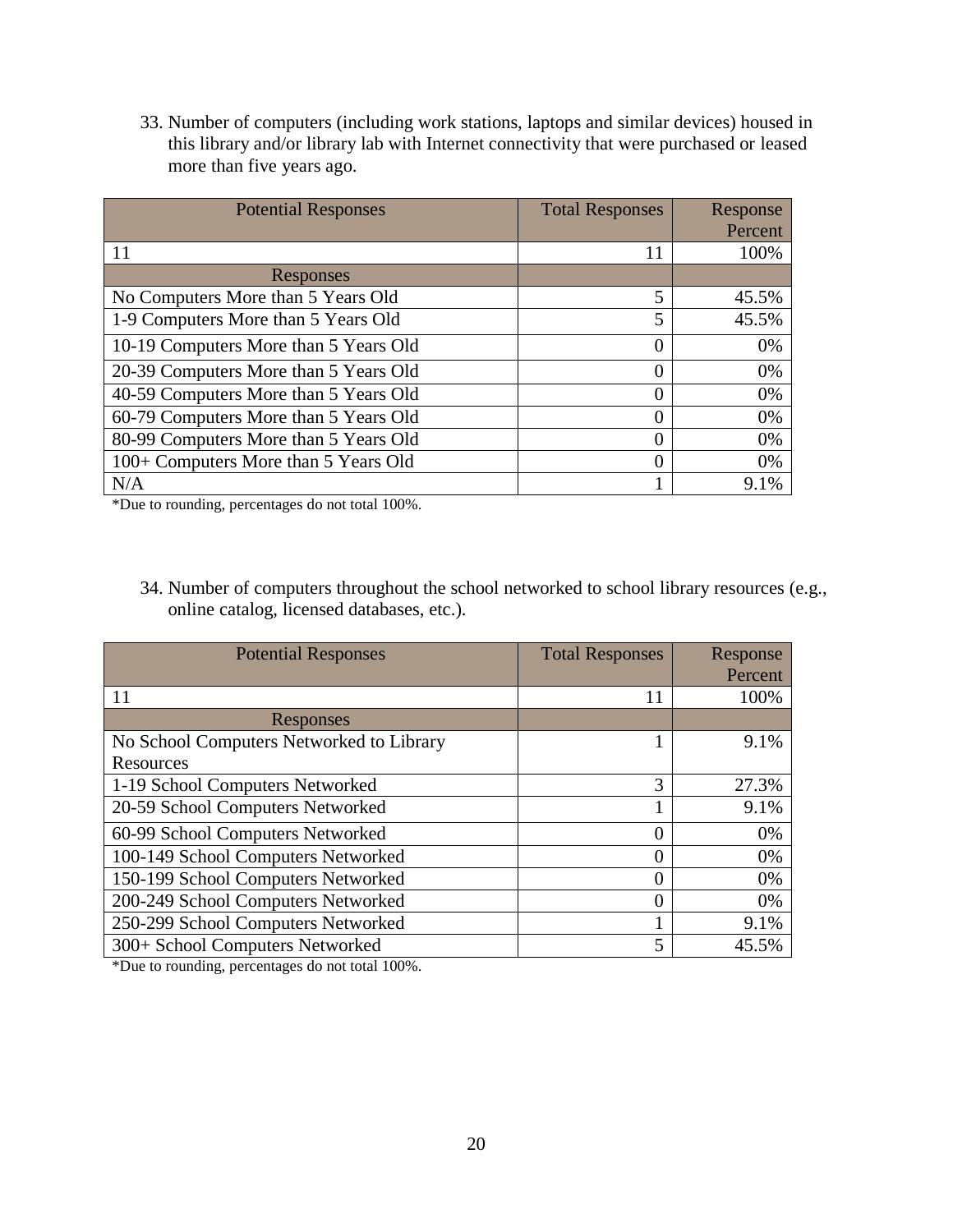#### 35. This building has a one-to-one student laptop program.

| <b>Potential Responses</b>           | <b>Total Responses</b> | Response<br>Percent |
|--------------------------------------|------------------------|---------------------|
|                                      |                        | 100%                |
| <b>Responses</b>                     |                        |                     |
| No one-to-one laptop program         | 10                     | 90.9%               |
| Yes, has a one-to-one laptop program |                        | 1%                  |

36. The average number of hours per week the Library Science K-12 certified school librarian(s) spends delivering instruction in this school library.

| <b>Potential Responses</b>                | <b>Total Responses</b> | Response |
|-------------------------------------------|------------------------|----------|
|                                           |                        | Percent  |
| 11                                        | 10                     | 90.9%    |
| Responses                                 |                        |          |
| No Librarian Instruction                  | 3                      | 30%      |
| One Hour or Less of Librarian Instruction |                        | 10%      |
| $2-5+$ Hours Librarian Instruction        | 2                      | 20%      |
| 6-10+ Hours Librarian Instruction         |                        | 10%      |
| $11-15$ + Hours Librarian Instruction     | $\left($               | $0\%$    |
| 16-20+ Hours Librarian Instruction        |                        | 10%      |
| 21-25+ Hours Librarian Instruction        | $\left( \right)$       | $0\%$    |
| 26-30+ Hours Librarian Instruction        | 0                      | $0\%$    |
| 31-35+ Hours Librarian Instruction        | 0                      | $0\%$    |
| 36-37.5+ Hours Librarian Instruction      |                        | 10%      |
| N/A                                       |                        | 10%      |

## 37. The type of scheduling used in this school library is:

| <b>Potential Responses</b>             | <b>Total Responses</b> | Response<br>Percent |
|----------------------------------------|------------------------|---------------------|
|                                        |                        | 100%                |
| Responses                              |                        |                     |
| <b>Flexible Schedule</b>               |                        | 54.5%               |
| <b>Fixed Schedule</b>                  |                        | 0%                  |
| <b>Combination Fixed/Flex Schedule</b> |                        | 45.5%               |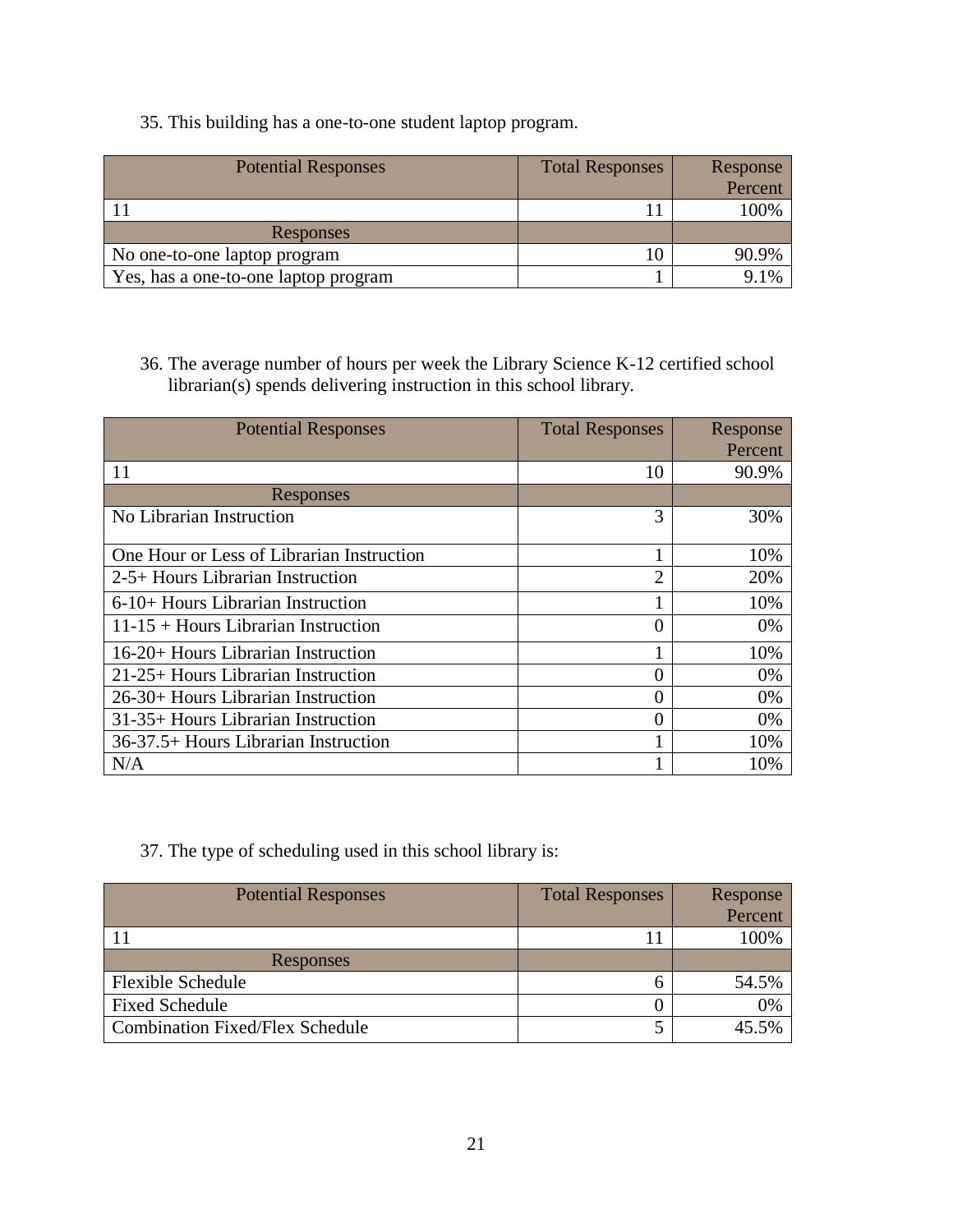38. The average number of hours per week the school librarian(s) is assigned other nonlibrary related duties (i.e., bus duty, lunch duty, recess duty, hall duty, detention duty, etc.) to the closets quarter hour.

| <b>Potential Responses</b> | <b>Total Responses</b> | Response |
|----------------------------|------------------------|----------|
|                            |                        | Percent  |
| 11                         | 11                     | 100%     |
| Responses                  |                        |          |
| Not Assigned Other Duties  | 6                      | 54.5%    |
| 1-1.75 Hours               | 3                      | 27.3%    |
| 2-2.75 Hours               | $\theta$               | 0%       |
| 3-3.75 Hours               | $\theta$               | $0\%$    |
| 4-4.75 Hours               |                        | 9.1%     |
| 5-5.75 Hours               | 0                      | 0%       |
| $6 +$ Hours                | $\overline{0}$         | 0%       |
| Less Than One Hour         |                        | 9.1%     |

39. The number of group visits per typical week (i.e., Number of whole classes or smaller groups, not number of individuals in such groups).

| <b>Potential Responses</b> | <b>Total Responses</b> | Response |
|----------------------------|------------------------|----------|
|                            |                        | Percent  |
| 11                         | 11                     | 100%     |
| Responses                  |                        |          |
| 1-10 Groups                | ⇁                      | 63.6%    |
| 11-20 Groups               |                        | 9.1%     |
| 21-30 Groups               |                        | 9.1%     |
| 31-40 Groups               | $\overline{2}$         | 18.2%    |
| 41-50 Groups               | 0                      | 0%       |
| $51 + Groups$              |                        | 0%       |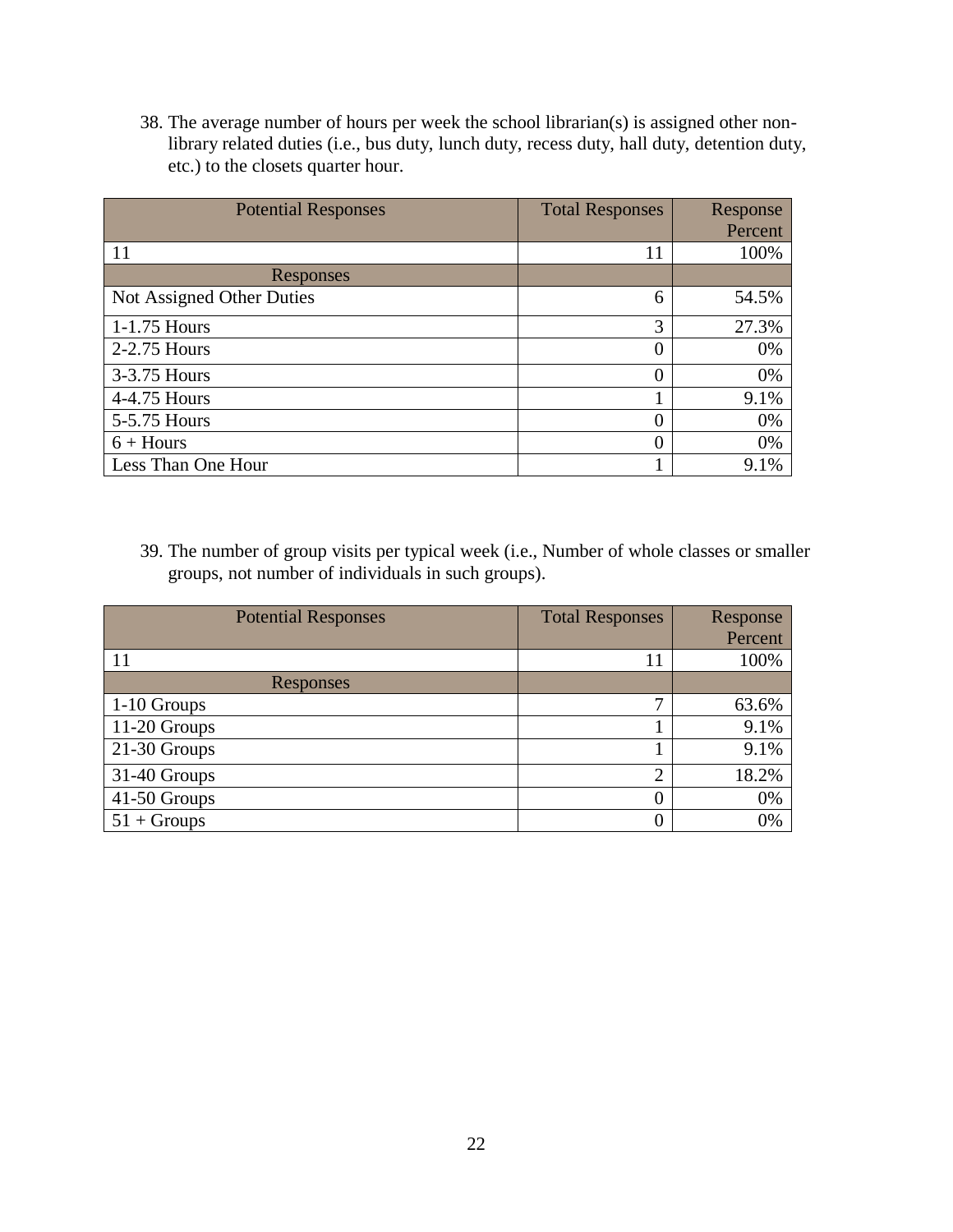40. The average number of hours per week the school librarian(s) engages students in activities to improve their ability to read and/or motivate them to read (e.g., book selection, book clubs, book talks, literature circles, book fairs).

| <b>Potential Responses</b> | <b>Total Responses</b> | Response |
|----------------------------|------------------------|----------|
|                            |                        | Percent  |
| 11                         | 11                     | 100%     |
| Responses                  |                        |          |
| 1-5 Hours per Week         | 3                      | 27.3%    |
| 5.25-10 Hours per Week     | 4                      | 36.4%    |
| 10.25-15 Hours per Week    | $\theta$               | 0%       |
| 15.25-20 Hours per Week    |                        | 9.1%     |
| 20.25-25 Hours per Week    | $\theta$               | 0%       |
| $25 +$ Hours per Week      | 0                      | 0%       |
| N/A                        | 3                      | 27.3%    |

\*Due to rounding, percentages do not total 100%.

41. The school librarian's instruction is based upon a library and/or information literacy curriculum.

| <b>Potential Responses</b> | <b>Total Responses</b> | Response |
|----------------------------|------------------------|----------|
|                            |                        | Percent  |
|                            | - 1                    | 100%     |
| Responses                  |                        |          |
| Yes                        |                        | 45.5%    |
| No                         |                        | 54.5%    |

42. Time is allocated within the daily, weekly or cycle schedule for the school librarian to collaborate with teachers on student-focused instructional units.

| <b>Potential Responses</b> | <b>Total Responses</b> | Response |
|----------------------------|------------------------|----------|
|                            |                        | Percent  |
|                            |                        | 100%     |
| Responses                  |                        |          |
| No Time Allocated          |                        | 54.5%    |
| Yes, Time is Allocated     |                        | 45.5%    |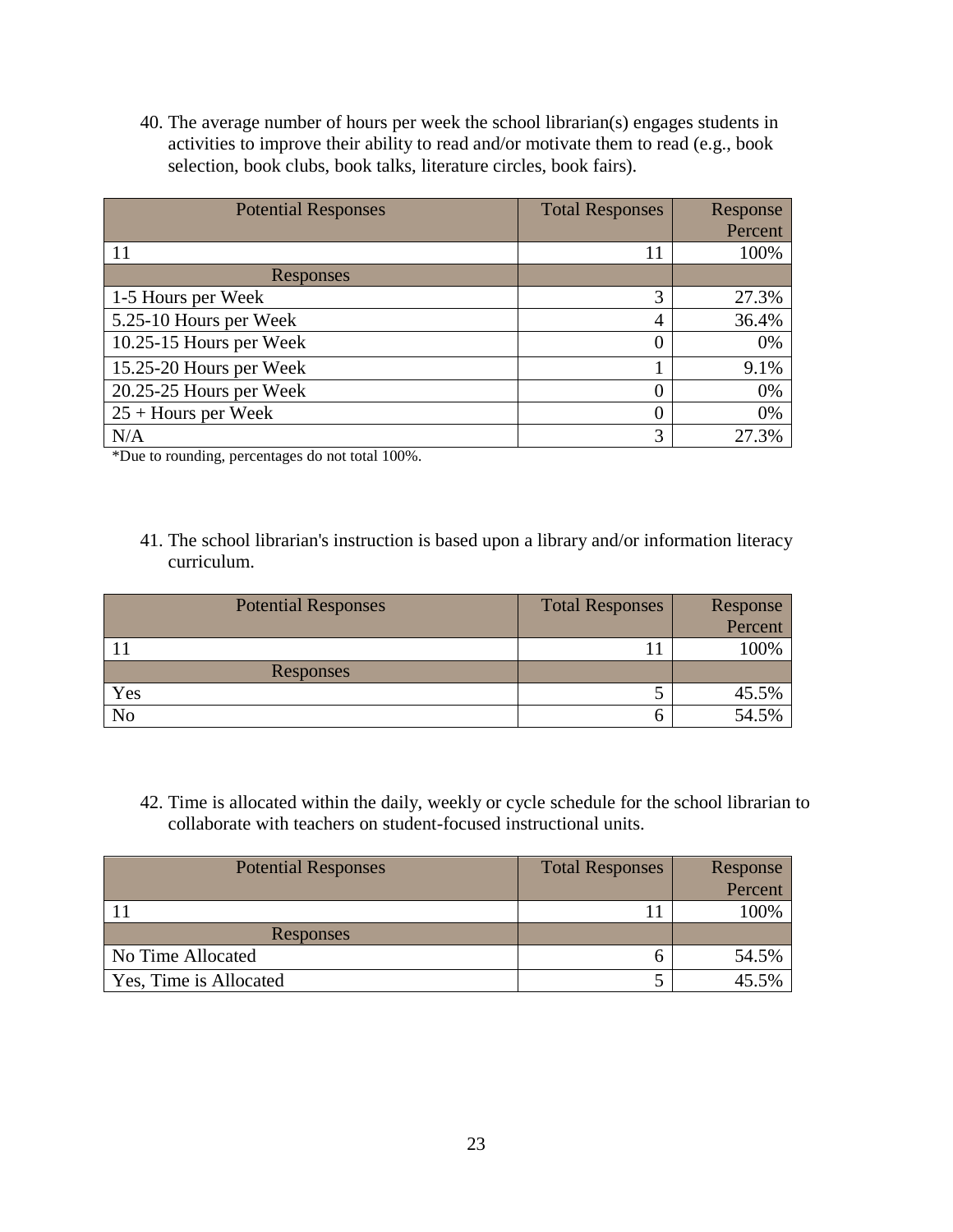43. The average number of hours per week the school librarian spends meeting with teachers in this building to plan instruction.

| <b>Potential Responses</b>                   | <b>Total Responses</b> | Response |
|----------------------------------------------|------------------------|----------|
|                                              |                        | Percent  |
| 11                                           | 11                     | 100%     |
| Responses                                    |                        |          |
| Less than One Hour per Week Planning with    | 5                      | 45.5%    |
| Teachers                                     |                        |          |
| 1-2 Hours per Week Planning with Teachers    | 3                      | 27.3%    |
| 2.25-3 Hours per Week Planning with Teachers | $\overline{2}$         | 18.2%    |
| 3.25-4 Hours per Week Planning with Teachers | 0                      | 0%       |
| 4.25-5 Hours per Week Planning with Teachers | $\Omega$               | 0%       |
| $5 +$ Hours per Week Planning with Teachers  |                        | 9.1%     |

\*Due to rounding, percentages do not total 100%.

44. The name(s) of building and/or district leadership committees on which the school librarian serves.

|                                 | <b>Total Responses</b> | Response |
|---------------------------------|------------------------|----------|
|                                 |                        | Percent  |
|                                 | 15                     | 100%     |
| Responses                       |                        |          |
| Grade Level/Departmental Level  | 4                      | 26.7%    |
| Technology                      | 0                      | 0%       |
| Curriculum                      |                        | 6.7%     |
| <b>Strategic Planning</b>       | 1                      | 6.7%     |
| Act 48/Professional Development | 3                      | 20%      |
| Other                           | 4                      | 26.7%    |
| None                            | $\overline{2}$         | 13.3%    |

\*This question allowed multiple answers from each school; due to rounding percentages do not total 100%.

45. The school librarian is given annual opportunities to participate in professional development (conferences. workshops, etc.) outside the school district that is relevant to school library programs.

| <b>Potential Responses</b>      | <b>Total Responses</b> | Response |
|---------------------------------|------------------------|----------|
|                                 |                        | Percent  |
|                                 |                        | 100%     |
| Responses                       |                        |          |
| Yes, Has Annual Opportunities   |                        | 100%     |
| No, Does Not Have Opportunities |                        | 0%       |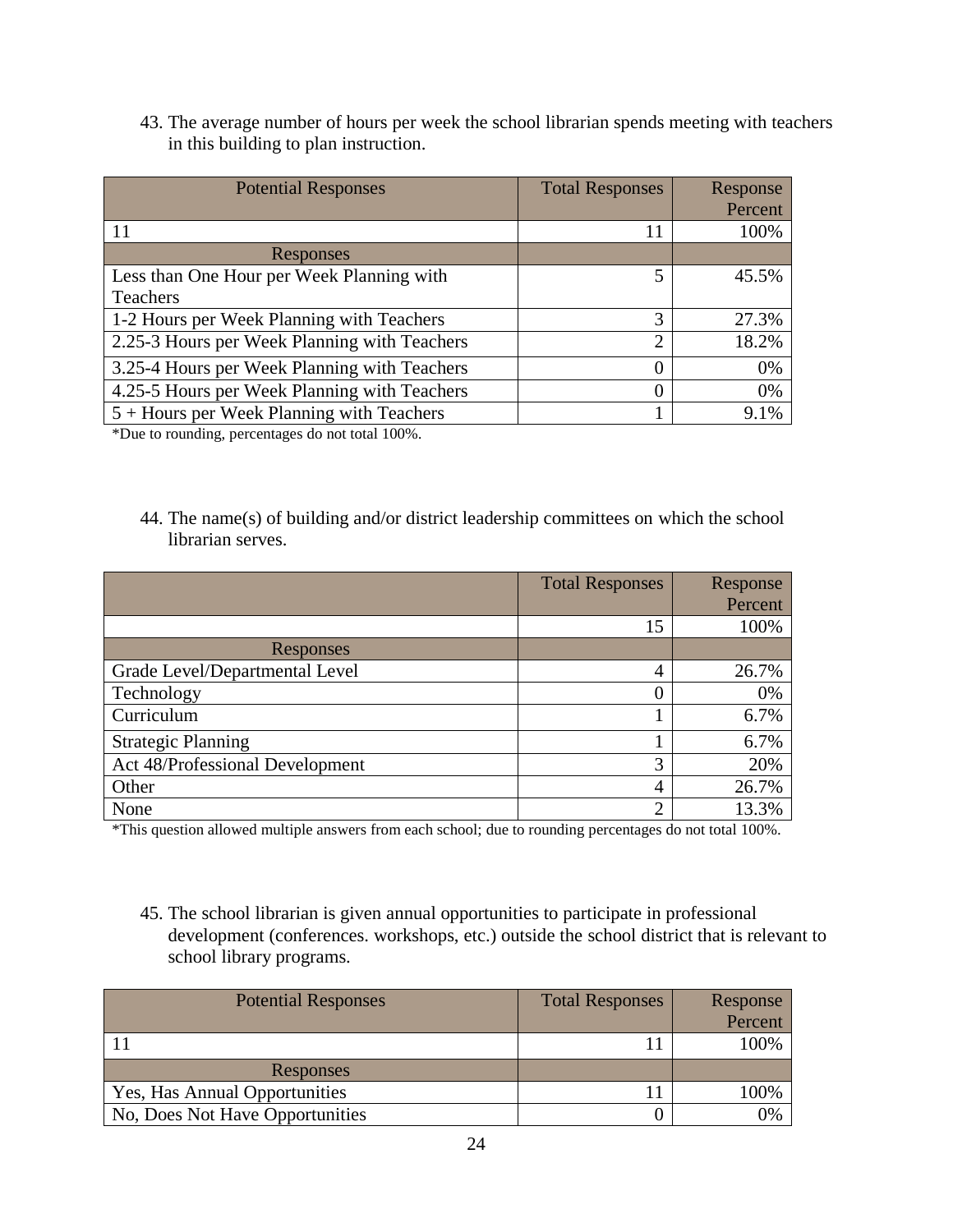46. The library collection of resources is adequate to address the needs of English language learners and contains some resources written/spoken in the native languages of ELL students.

| <b>Potential Responses</b>                           | <b>Total Responses</b> | Response |
|------------------------------------------------------|------------------------|----------|
|                                                      |                        | Percent  |
| 11                                                   | 11                     | 100%     |
| Responses                                            |                        |          |
| Yes                                                  | 4                      | 36.4%    |
| N <sub>o</sub>                                       | 5                      | 45.5%    |
| Limited, but have a few languages on hand; this      |                        | 9.1%     |
| service is contracted out as a result of the limited |                        |          |
| number of ESL students.                              |                        |          |
| Books can be ordered through other libraries to meet |                        | $9.1\%$  |
| their needs.                                         |                        |          |

\*Due to rounding, percentages do not total 100%.

47. The library has adequate assistive technology allowing students with visual disabilities to search the collection catalog, to read or listen to books and other written materials and to perform research on an Internet-connected computer.

| <b>Potential Responses</b> | <b>Total Responses</b> | Response |
|----------------------------|------------------------|----------|
|                            |                        | Percent  |
|                            |                        | 100%     |
| Responses                  |                        |          |
| Yes                        | 4                      | 36.4%    |
| N <sub>o</sub>             | n                      | 54.5%    |
| Limited                    |                        | 9.1%     |

48. The library collection of high interest, low reading level resources is adequate to address the needs of students reading well below grade level.

| <b>Potential Responses</b> | <b>Total Responses</b> | Response |
|----------------------------|------------------------|----------|
|                            |                        | Percent  |
|                            | 1 T                    | 100%     |
| Responses                  |                        |          |
| Yes                        | Q                      | 81.8%    |
| N <sub>o</sub>             |                        | 9.1%     |
| Limited                    |                        | 9.1%     |